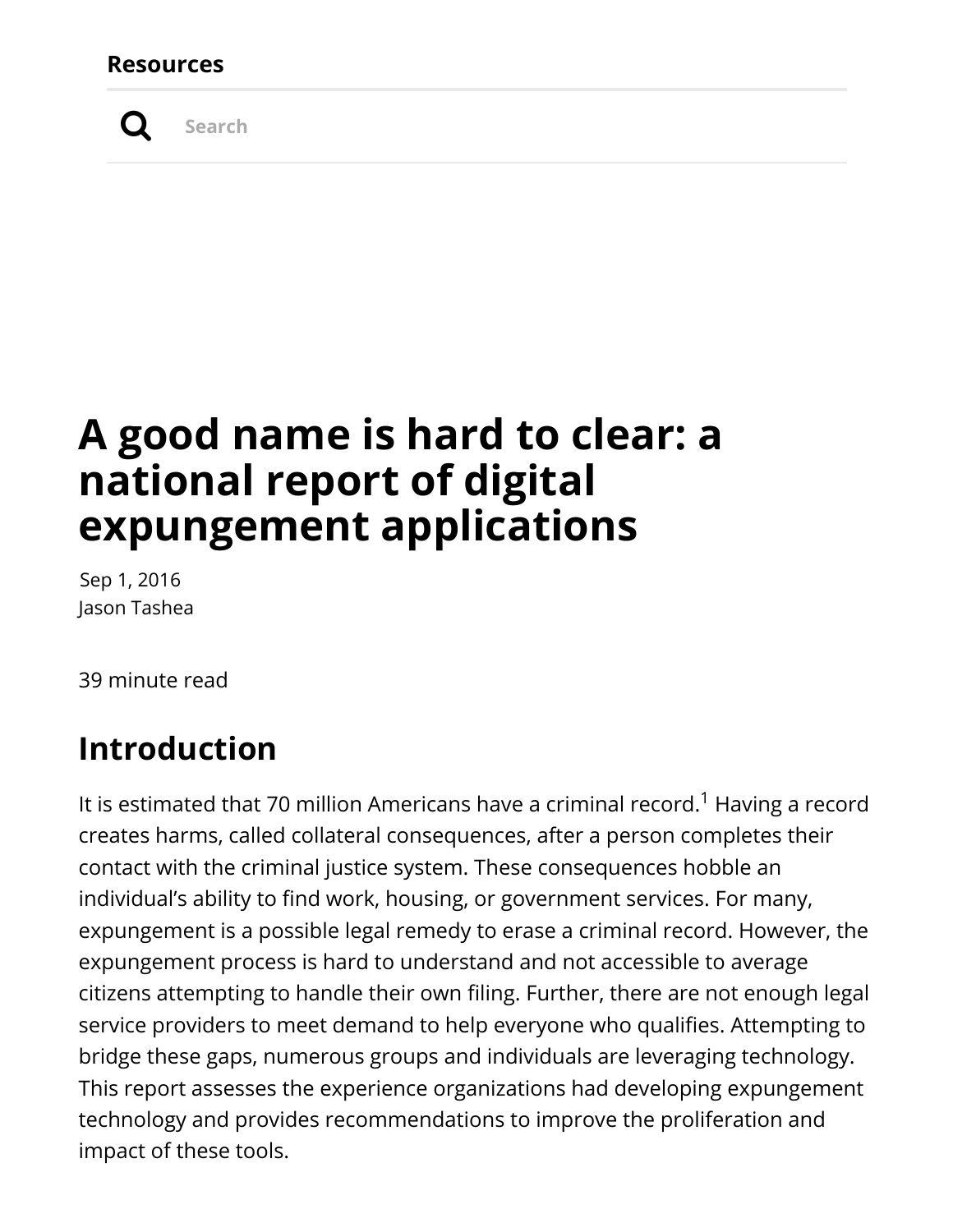Having an adult criminal record does not necessarily mean that one was found guilty. For example, individuals may have a criminal record if they were arrested, but not charged; charged, but not prosecuted; and prosecuted, but never found guilty.

Even if someone was never found guilty, a criminal record in a federal, state, or private database can prevent a person from obtaining employment, government services, and education. For example, 87 percent of employers conduct background checks on potential employees, and over 60 percent of individuals are left unemployed within a year of release from prison. $^2$  For those lucky enough to find work, their earning potential is significantly reduced. The Pew Trusts found that a criminal record reduces an individual's annual earnings by 40 percent. $^3$ Nationally, criminal records have been estimated to cost the U.S. economy up to \$65 billion each year, due to increased unemployment and decreased wages. $^{\rm 4}$ 

Regarding higher education access, a component to breaking cycles of poverty and criminality, one report found that 66 percent of universities collect criminal record information in the admissions process.<sup>5</sup> This occurs around the country while there is no proven link between a student having a criminal record and an increased risk to campus safety. $^6$  If one gets accepted to university with a criminal record, an individual may also be denied federal student aid, including Pell Grants.<sup>7</sup>

These consequences disproportionately plague minority communities. One recent study found that 49 percent of African-American men are arrested by age 23. $8$  This is compared to the population at large, of whom 33 percent are arrested at least once by 23. $^9$  Further, having a criminal record is twice as likely to punish black job-seekers as it is white ones. $^{\rm 10}$ 

For many, expungement and sealing are potential remedies to the consequences caused by having a criminal record. Depending on the state, these terms mean different things. Broadly speaking, expungement obliterates the record and sealing hides the record from public view (though it may remain accessible by law enforcement or by court order). This process, however, is not do-it-yourself friendly. Obtaining one's record, filling out the right documents, filing, and presenting in court all add a layer of complexity and difficulty for pro se petitioners.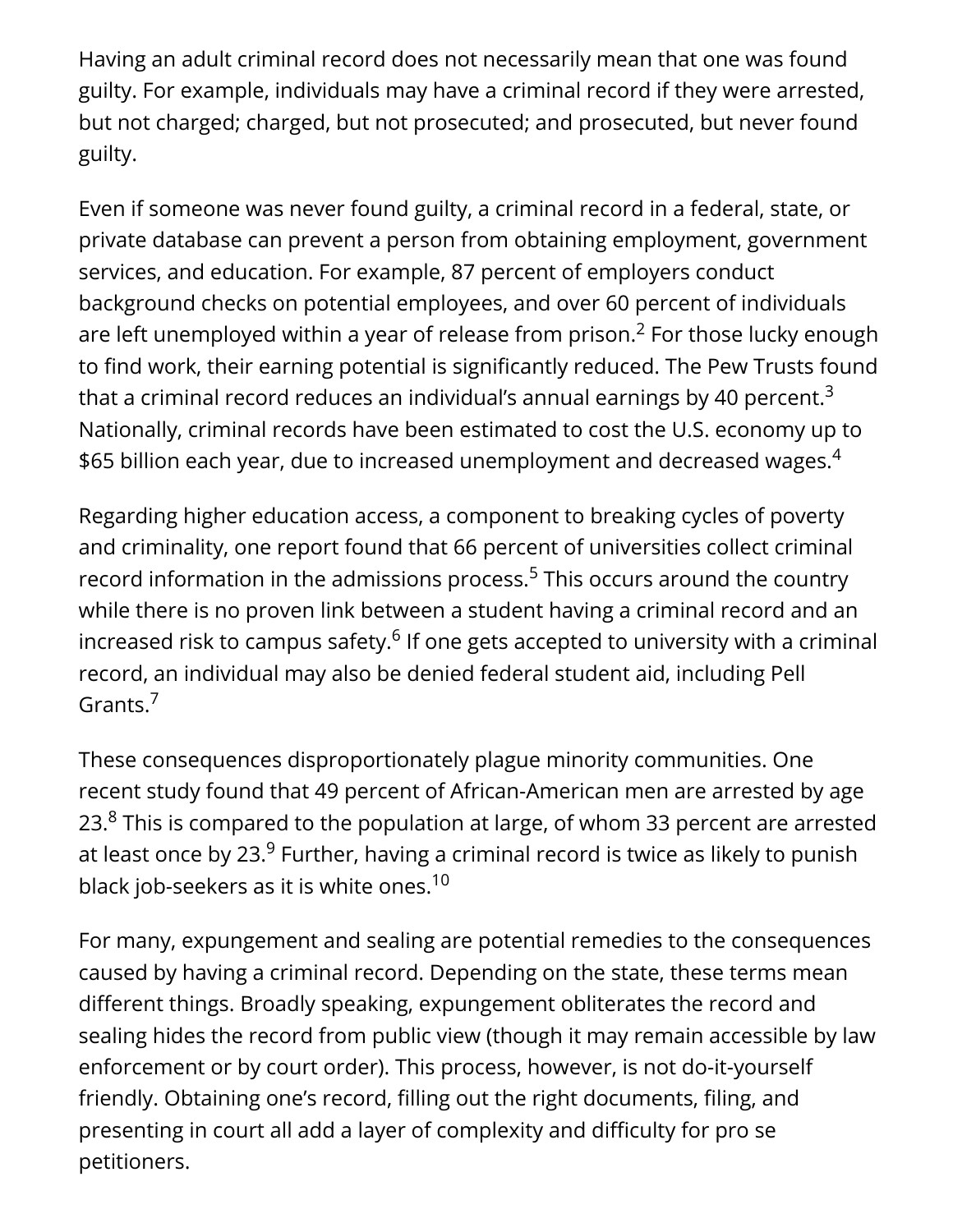For many, legal-aid providers help navigate the expungement process, but indigent legal services are chronically unable to meet demand. There is also private legal help, but it is often cost prohibitive and excludes those that are most disadvantaged.

To overcome gaps in access to expungement services, lawyers, advocates, and technologists are creating online tools, or "expungement apps," to make the expungement process easier to understand and to increase access to legal assistance. Looking at six projects from five jurisdictions,<sup>11</sup> this report explores the process of designing and building these tools, creating a real world community around the tool, and evaluates the effectiveness of these tools. The report concludes with seven recommendations to improve this work and its impact.

# **The types of expungement tools**

To frame the discussion, this section introduces the types of expungement tools surveyed in this report and the purpose behind them.

Expungement apps are typically client- or attorney-facing, with some additional specifications beyond that. Broadly speaking, there are two styles of expungement app, those that determine eligibility through a series of questions, and those that automate eligibility determination and populating forms. The first style asks a series of binary questions to help a user determine if a record is eligible for expungement. Once determined, some projects then create a referral for the user to a local legal aid provider, others just provide the determination and nothing more. The second type takes a case number and extracts the relevant information from a public records database to determine if a person's record is expungeable. In the case of the projects reviewed for this report, they also auto-populate court documents to be filed in court. Below are the six unique projects addressed in this report; the first four represent the apps that ask questions, the last two are the automated variety:

**Expunge.io**<sup>12</sup> was launched in January 2014 by Smart Chicago, a non-profit civic technology organization. $^{13}$  This public-facing responsive web-app was conceived at a summer program, co-run with Mikva Challenge, for youth in the Chicago area. While learning about technology, the youth participants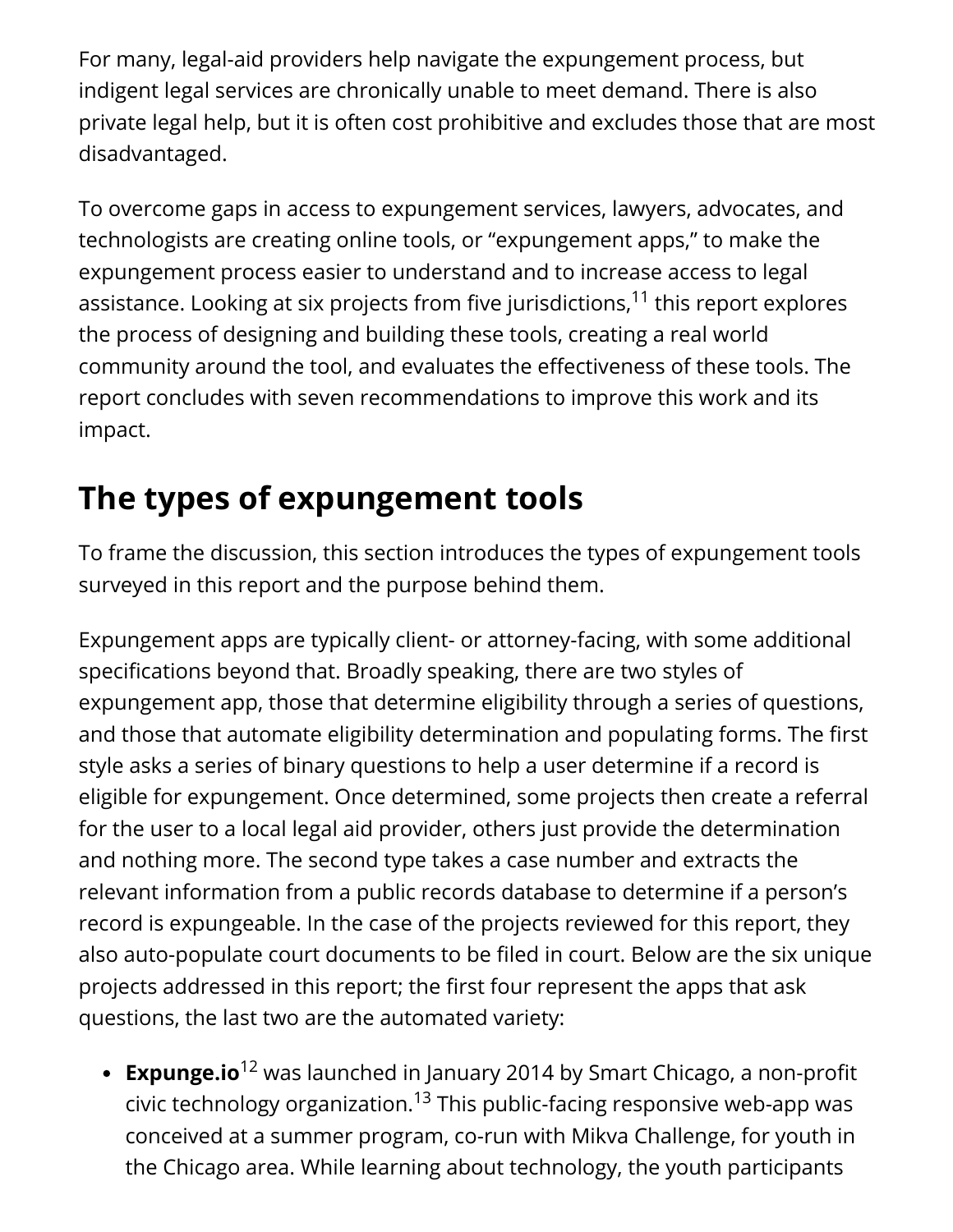broke into subject matter groups that included a juvenile justice section. Introduced to the idea of juvenile expungement, the youth felt that an app was the best way to explain this system to their peers. In partnership with the juvenile expungement desk at Cook County Legal Aid, Expunge.io provides referral assistance for individuals with a juvenile record in Cook County. The tool only addresses juvenile expungement.

- **ExpungeMaryland**<sup>14</sup> is a web-based tool created in 2014 by Advocates for Children and Youth (ACY) in Baltimore, Maryland, a child policy advocacy organization.<sup>15</sup> In addition to an assessment of an individual's eligibility for expungement, the app also provides referrals to pro bono legal groups and non-legal service providers helpful to those with criminal justice system contact. The app makes expungement determinations for youth seeking sealing, youth that were charged as adults, adults seeking expungement, and individuals that could receive vacatur $^{16}$  for certain types of solicitation and prostitution charges under state and federal law. At the user's request, those determinations are sent to local legal aid partners.
- **My Clean Jacket**<sup>17</sup> is an Android, iOS, and web-app created by the Justice and Accountability Center of Louisiana (JAC), an organization that helps individuals in the post-conviction process. An organization of two with a cohort of volunteers, JAC started to build the app in 2013 as a way to improve their reach across the state. It also became an educational tool for attorneys less familiar with the expungement statute. The app creates referrals to JAC itself or to local attorneys that have paid a donation to be named as a referral organization.
- **Clean Slate D.C.**<sup>18</sup> was born out of a hackathon held by Rebuilding Reentry in late 2014. Rebuilding Reentry is a component of Mission Launch, an organization that helps those reentering society learn entrepreneurial skills. Built with volunteers from Code for D.C., the tool handles adult records and is currently attorney-facing. At the time of writing, the tool was in beta.
- **The Expungement Generator** is a tool built by Community Legal Services in Philadelphia, Pennsylvania. Launched in 2011, the tool searches the court's public records database for a person's file(s), then processes the files' information to generate a near-ready, editable filing document. According to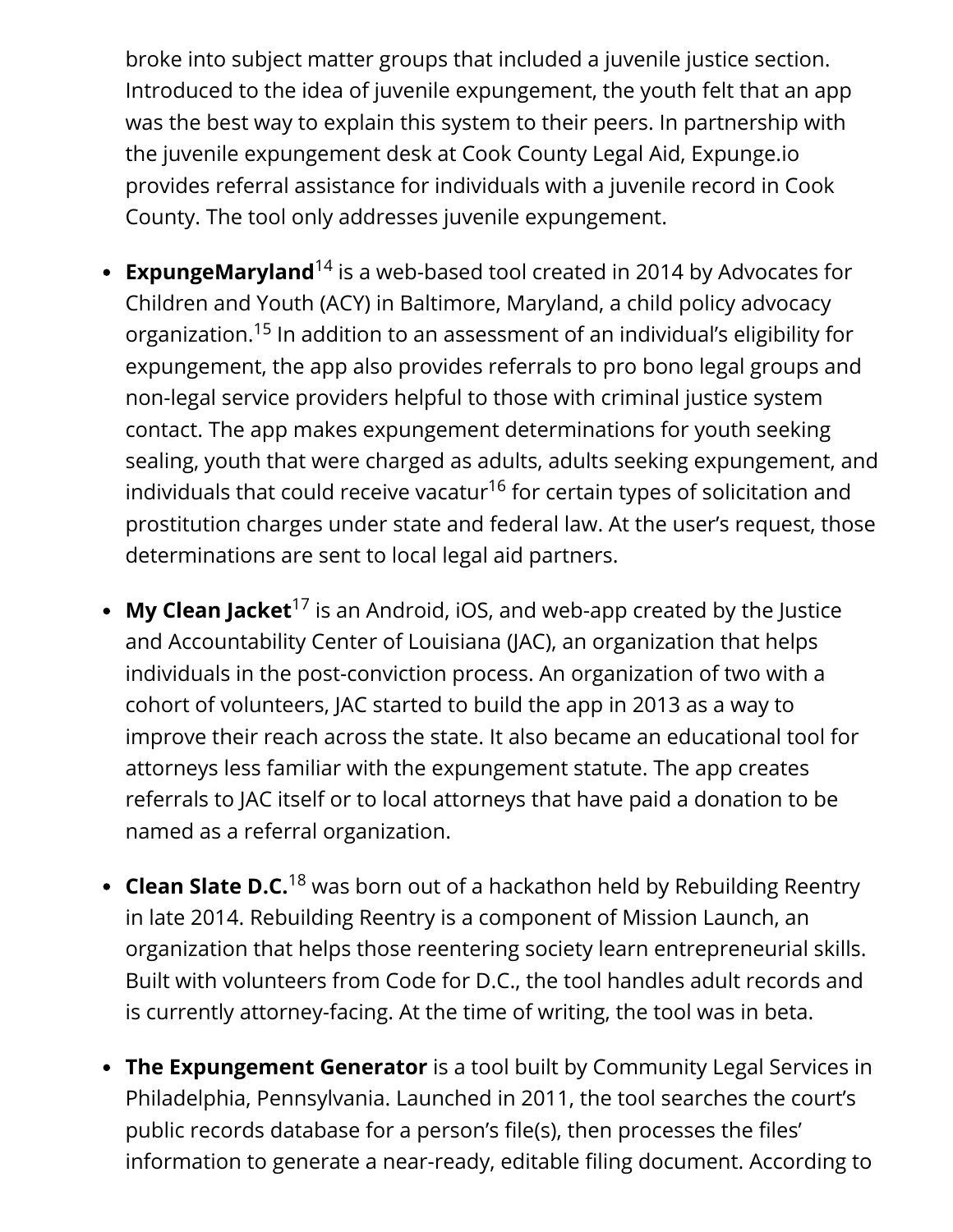the app's creator, the tool cuts document drafting time down from one hour to ten minutes. The tool is used by attorneys and law students in a clinic format and is not public-facing.

**MDExpungement**<sup>19</sup> is a public-facing, web-tool built by Matthew Stubenberg, an attorney in Baltimore, Maryland. The beta launched in January 2015. Similar to the Expungement Generator, the project incorporated Maryland's state criminal record database so that a user inputs a case number and the app makes a determination of whether or not the case is expungeable. If the case is expungeable, then the app auto-populates a document that can be filed with a court.

### The purpose behind an expungement app

While all of these projects are similar in that they improve expungement understanding and access, each organization had a different purpose behind their work.

Sonia Marizano, a project coordinator at Smart Chicago, explains that Expunge.io developed as an intermediary between those that needed a juvenile record expunged and the attorneys that could help. As an intermediary, they wanted to get as many people as possible to existing legal services through their portal. $^{\mathrm{20}}$ Since Expunge.io does not make a legal determination and, instead, refers juveniles to legal help, the tool evolved to have fewer questions to shorten the path to connect with an attorney.

ExpungeMaryland was founded with a similar ethos and intent as Expunge.io. However, instead of being built for the individual with a record, it was built for professionals (e.g., social workers, librarians, and parole officers) who regularly came into contact with people with records, but lacked the legal background necessary to help with the expungement process. The tool now, which is publicfacing, also has traffic from individual's seeking to expunge their own records.

Clean Slate D.C., MDExpungement, and the Expungement Generator were attempts to improve attorney workflow. Clean Slate D.C. accomplishes this by making the expungement statute accessible for attorneys that otherwise might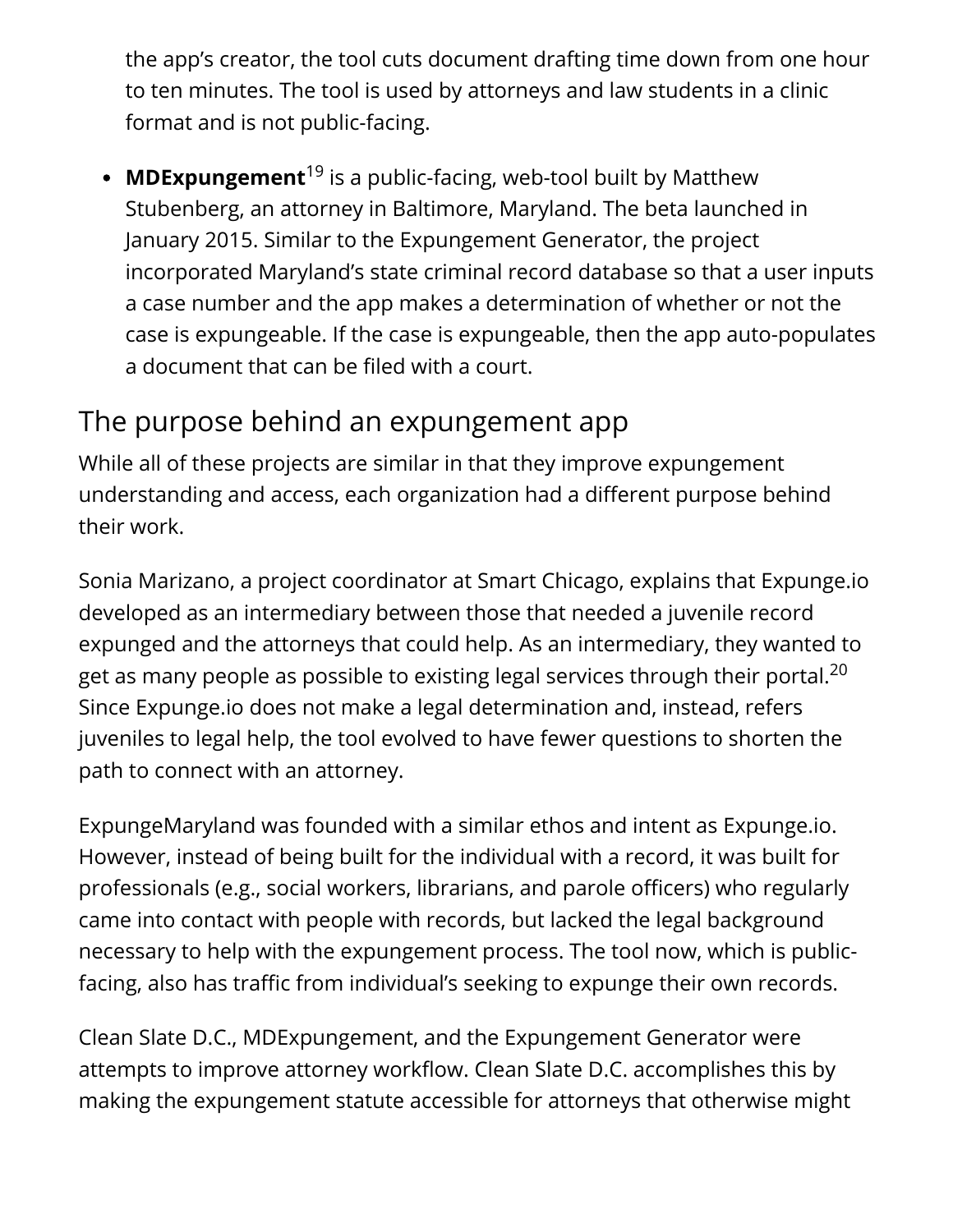not be familiar with the law. MDExpungement and the Expungement Generator diminished the redundancy that it takes to research and fill out expungements, thus saving attorneys' time.

# **Designing & building expungement tools**

The design of any technology tool involves a mix of hypothesis, validation, and iteration. This section explores the preexisting requirements needed for these tools, the design steps organizations used, and the cost associated with developing these tools.

### Requirements of an expungement tool

Based on the models discussed in this report, there are a couple of necessary factors that need to exist before deciding to develop a tool. These requirements include that the target population has access to the Internet and that there is a controlling statute. For those looking to replicate the Expungement Generator model, an accessible and reliable criminal records database is also required.

All six of the projects reviewed for this report built web-based expungement tools, meaning that the Internet is required to access and use the tool. In building their web-based tools for expungement, all projects also assumed that their targeted end-user has the ability to get online. However, the age, income, and digital nativeness of a desired end-user will potentially affect if an online tool is the right choice. Surveying the app's intended audience from the beginning will help determine this issue.

For organizations looking to replicate any of these projects, it is important that they consider – not only whether a web-based tool is the right path – but also the local statutes and hearing processes.

Some expungement laws are easier to build a tool for than others. Specifically, jurisdictions that apply an objective factor test regarding what type of record is expungeable are ideal. MDExpungement's Stubenberg points out that statutes allowing for significant judicial discretion, "good person" factor tests, or a requirement to call character witnesses or victims to testify create a subjective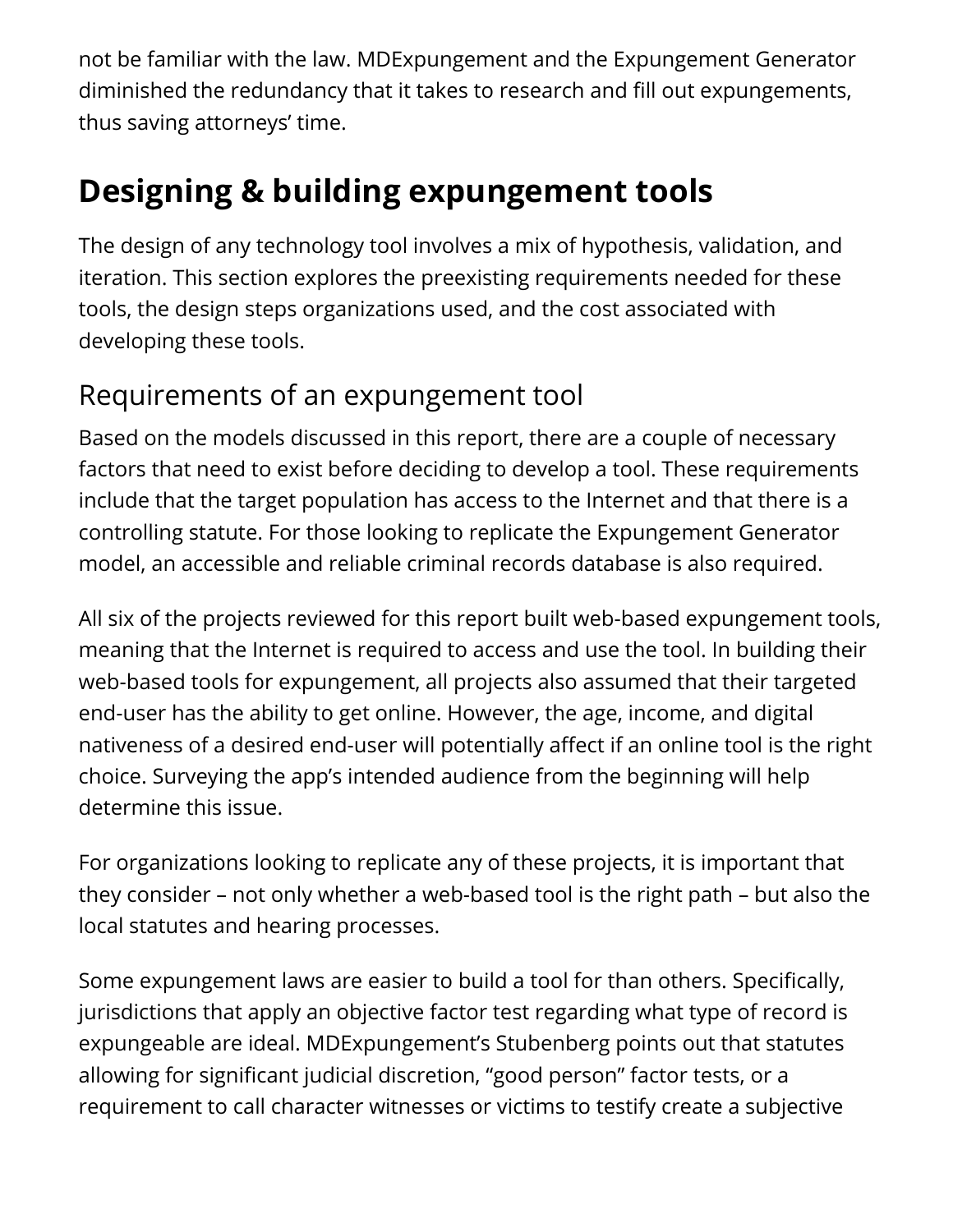decision-making process that is not suited for the structured decision-making that these tools use. An assessment of the statute by an attorney should be sufficient to make a determination.

Projects like the Expungement Generator or MDExpungement require access to a criminal record database. Although Pennsylvania and Maryland both have reliable, public databases, the majority of states do not. In jurisdictions without a database, this model will be difficult to implement. While it is likely possible to make a public records request for adult criminal record information to create a database independently of the courts, this time consuming approach may create more work than it offsets.

# Designing for the potential user

When developing a new tool, getting input from potential clients and partners is important. MDExpungement's Stubenberg did not survey users about their needs or habits in the early stages of his project. He regretted the choice, saying that taking time at the beginning to understand user needs and design "would have saved a lot of time down the road."

Two approaches at gathering feedback are Smart Chicago's CUT Group and ExpungeMaryland's efforts to make legal jargon accessible.

#### **Smart Chicago's Civic User Testing**

While most organizations tested their ideas with community members and lawyers, many were limited by capacity, experience, and funding to thoroughly test their projects. However, Smart Chicago was uniquely positioned to undertake user testing because of their Civic User Testing (CUT) Group, which pays a community of Cook County residents to test civic websites and apps in a structured way.<sup>21</sup>

Smart Chicago wrote about two focus groups they ran and how it informed an update for Expunge.io. From the outset, Smart Chicago wanted answers to the following questions:

• Is Expunge.io easy to use? Do users like the website? Are there any problems/issues using the website?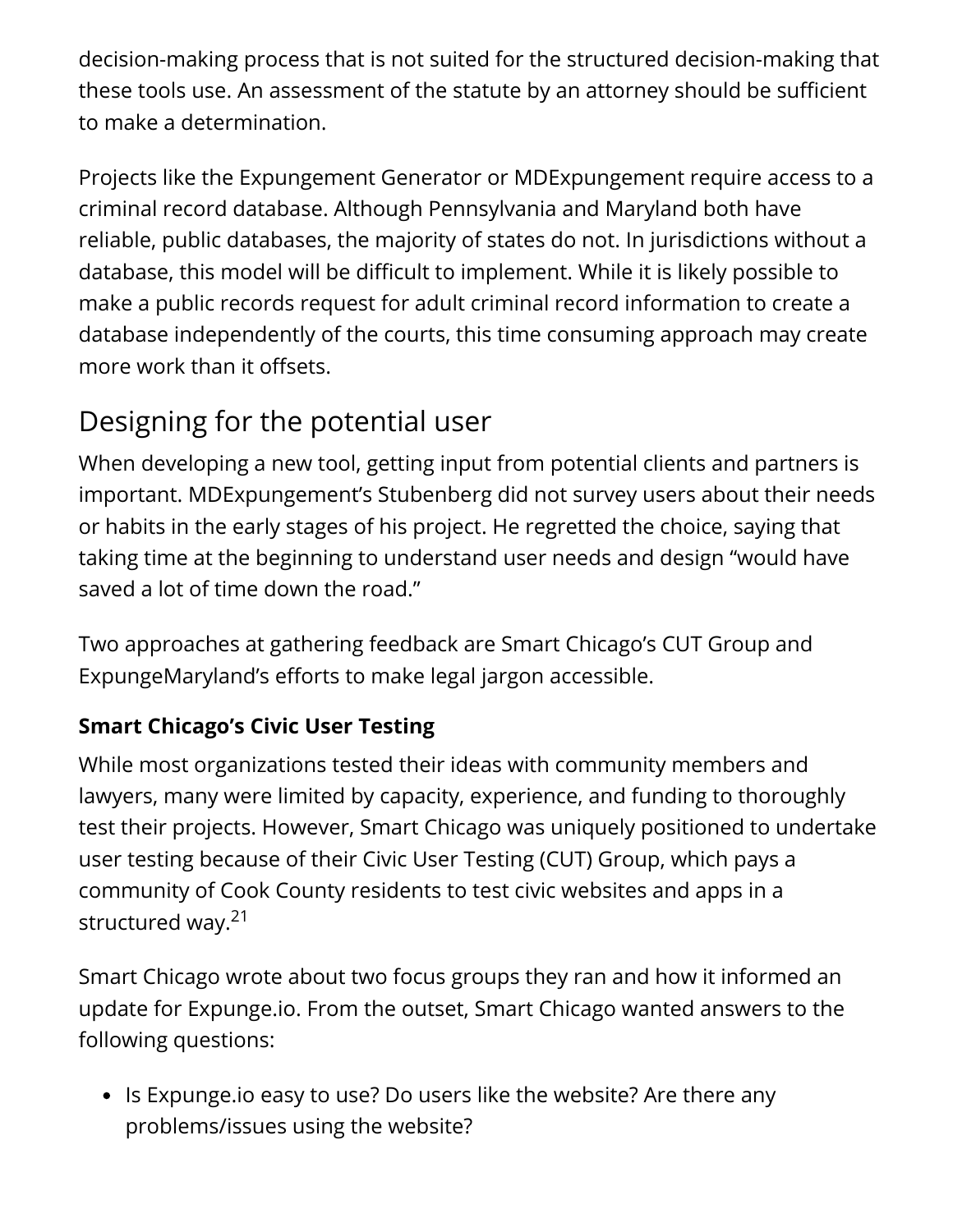- What stands out on Expunge.io? What do users remember? Do users have a good understanding of the expungement process after visiting the website?
- Do they want to share information with others?
- How can Expunge.io be improved?

Through their test group, they found that users were hung up on the fact that the expungement filing process cost money and that one had to be 18 or older to file. The app previously included this information, but users felt it needed to be more prominent. Testers felt that if they were sharing the tool with peers, they would not want this information to be "hidden," which at the time they felt it was. Another recommendation through this process was to include social media buttons on landing pages to increase sharing.



*An Expunge.io landing page with no social media buttons. Courtesy of Expunge.io.*

#### **ExpungeMaryland & Legal Jargon**

The ExpungeMaryland project came up against a challenge that faces many public-facing legal tech projects: how can legal jargon be made accessible to a non-legal audience? One goal of the ExpungeMaryland project was to have the site text written at a seventh grade reading level. However, words like "expungement" and "nolle prosequi" stood in the way of this goal. Further, if a user read from their RAP sheet to answer questions, then legal terms would be their point of reference. To split the difference, ExpungeMaryland created "mouseover" or hover text for the legalistic and Latin terms that could not be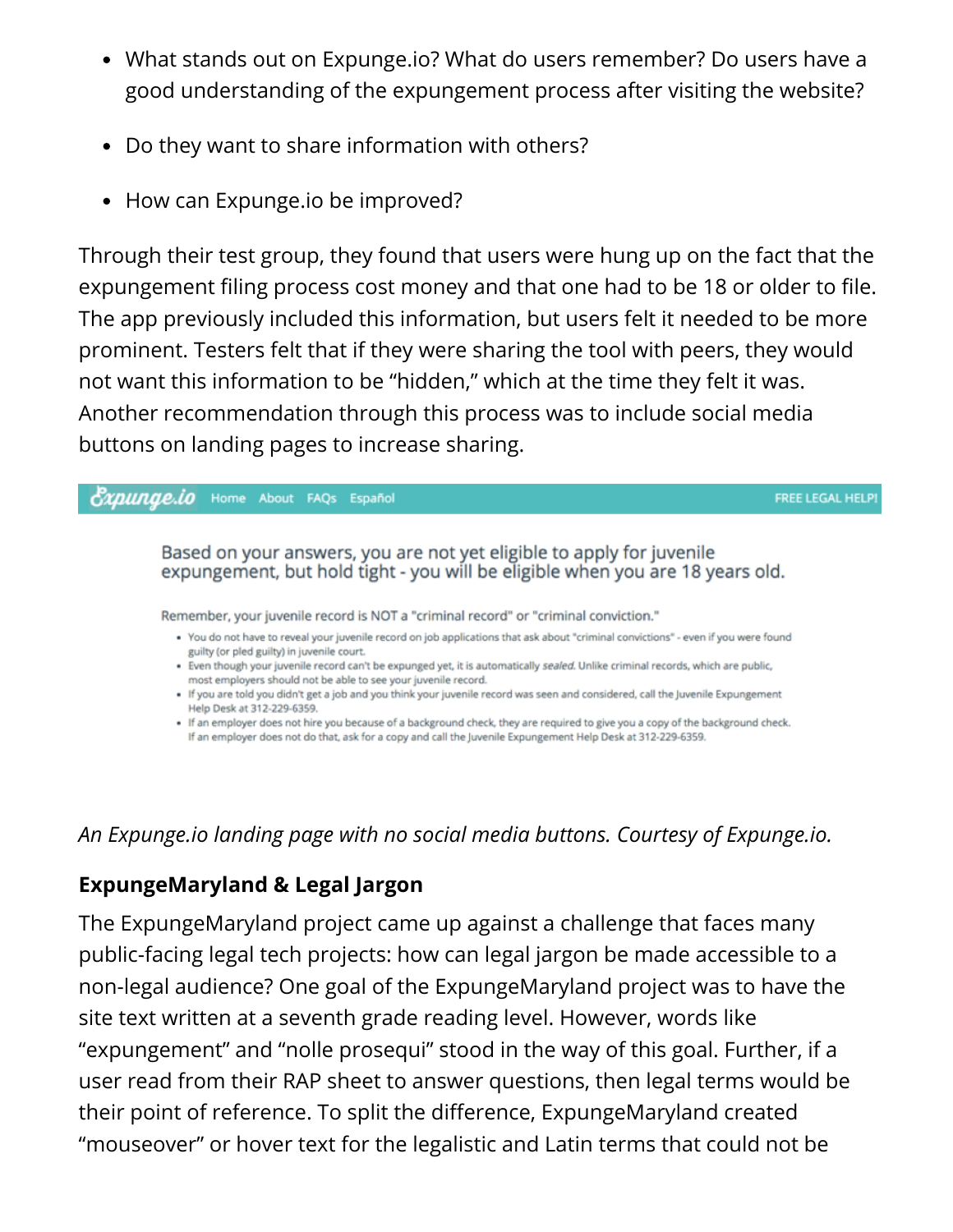replaced with simple English. $^{22}$  This approach allowed the project to use the legal terms that people would see on their RAP sheets while increasing understanding of those that did not have their RAP sheet handy. Colleagues and attorneys tested language on the site, but ACY did not have the capacity to undertake a community focus group at the time.



*An example of hover text. Courtesy of ExpungeMaryland.org.*

# The cost of making an expungement tool

By and large, organizations built their tools with the help of volunteers; however, those same organizations found that relying on volunteers only got them so far. Clean Slate D.C. reached out to a local Code for America Brigade for help. A University of Maryland Law School student coded ExpungeMaryland. The legal aid attorneys that wanted to use a tool for their own practice and advocacy created the Expungement Generator and MDExpungement.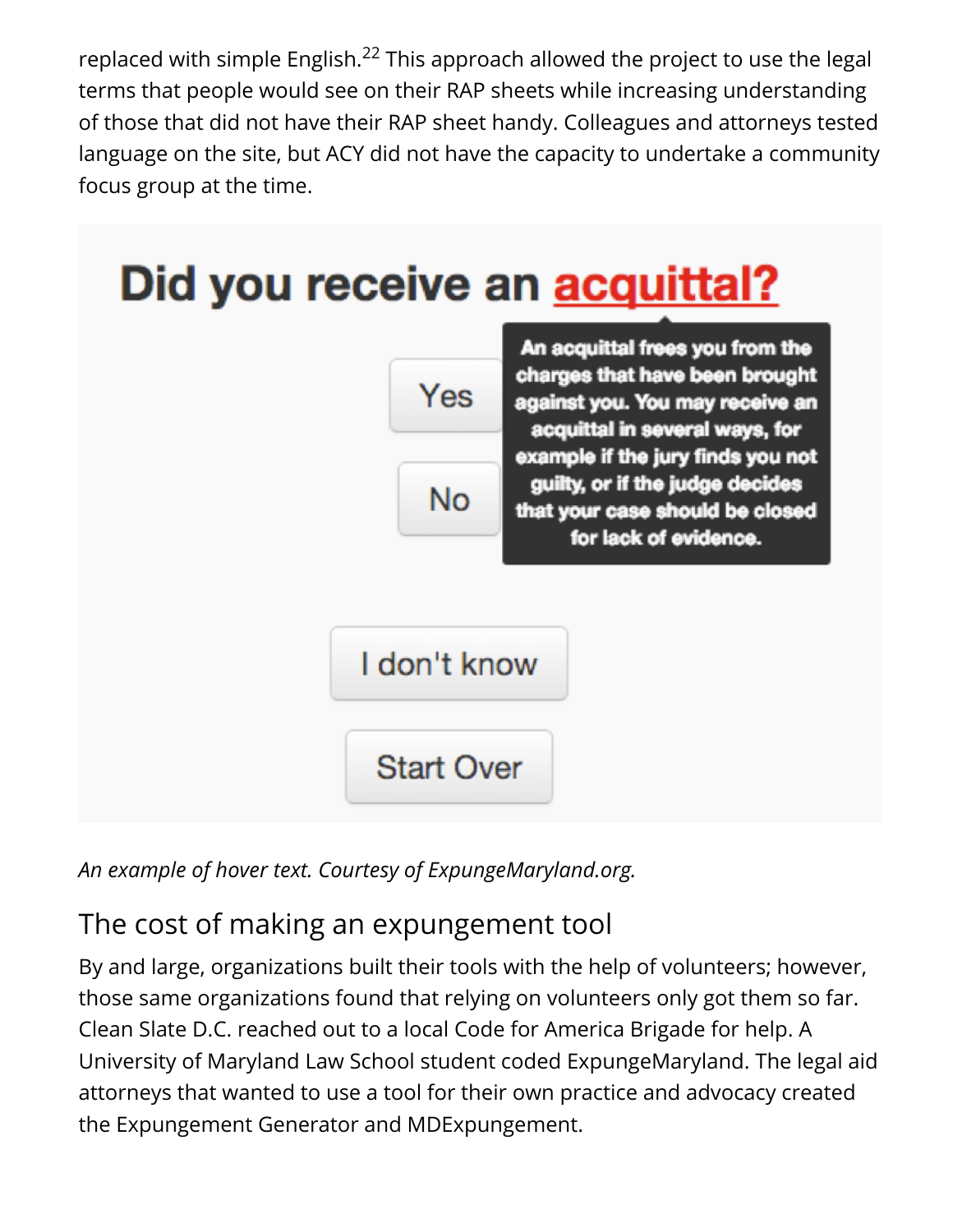My Clean Jacket, which was coded by a professor and students at Loyola University New Orleans, estimated that donated developer and attorney time to build the app totaled \$30,000. Michael Hollander of the Expungement Generator estimated that he spent 200 hours over the past four years on the project, which includes training others to use the tool. At a developer rate of \$150 an hour, this would also put this project at \$30,000 total.

While these organizations got their projects started with the help of volunteers, some articulate a need for funding to improve usability, functionality, and access. My Clean Jacket said that they had reached their limit on what they could accomplish with free labor, and that if they were going to include a form builder or any other feature they would need a grant of \$35,000 to cover those development costs. ExpungeMaryland and Clean Slate D.C. also mentioned the lack of funding as one reason that their projects are slow to move forward.

Organizations said that the other costs to setting up and maintaining their projects were low. Excluding maintenance, MDExpungement had the most expensive yearly overhead at \$300 a year. Other projects were spending less than \$50 a year, primarily on domain names and hosting.

# **Building community around new technology & improving user adoption**

Being an online tool underpins all of these projects; however, real world organization and community outreach are important to project success. As Adrienne Wheeler, the executive director at JAC, put it, "It's not about just building an app." Merely building a tool and putting it online does not mean that the intended audience will find it or that people will use it. In this regard, more traditional coalition building and search engine optimization improved people's access to and use of the tool.

### Building a real world community around a new tool

Organizations took different approaches to driving traffic to their platforms, which included direct-to-consumer advertising, reaching out to non-traditional partners, using data to better understand a community's need, and incorporating the tool into a third-party's workflow.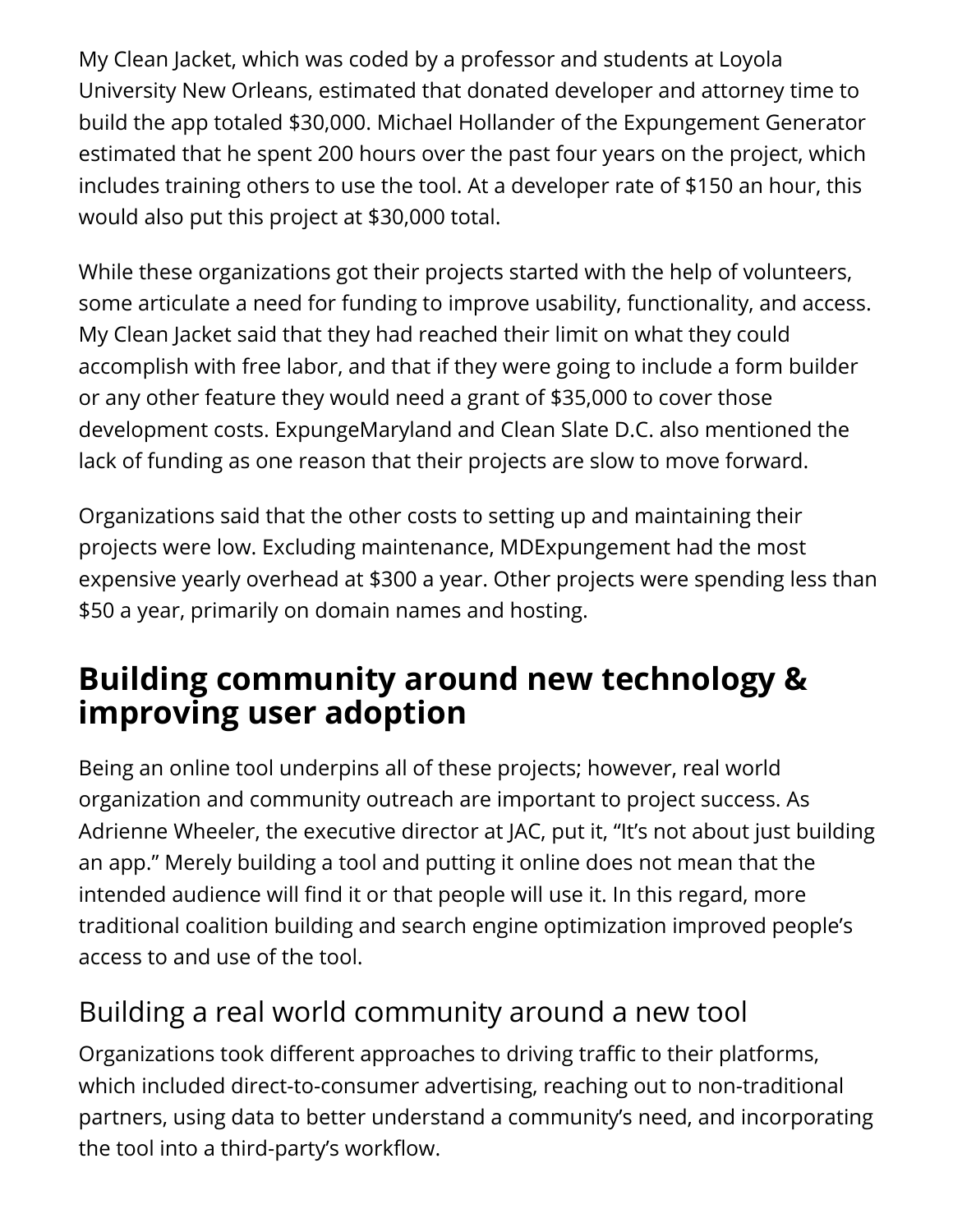Community building is a strong aspect of Expunge.io. Marizano says that the youth driven project took dozens of professionals and a half dozen organizations from different fields to come together and build the project. Through this effort, however, a community cropped up around the tool, which helped create awareness and drive traffic.

On account of this input, Smart Chicago varied their approaches to drive traffic to Expunge.io. First, they received a grant that allowed them to put ads on city buses. Second, they put a kiosk at the Cook County Legal Aid juvenile expungement helpdesk that lets people access the tool. Third, they train youth volunteers to do "lunchroom take overs" in Chicago public schools, which allows for peer-to-peer education about expungement. Fourth, Smart Chicago, with their partners, has educational events where they hand out cards that help draw people to the site. Similarly, JAC sent postcards out to potential beneficiaries of My Clean Jacket.

To build a broad community coalition, ExpungeMaryland and MDExpungement undertook significant community outreach. Shortly after launch, ExpungeMaryland reached out to community organizations, the faith community, librarians, and elected officials to introduce the tool. Elected officials found the tool particularly useful for their constituent services. This increased the size and type of the community supporting the tool, as well as increased the network of non-legal referral organizations the tool could direct users to. Further, it increased traffic to the site. ExpungeMaryland saw traffic grow monthly for the first year after its launch.

To increase knowledge and information about expungement in Baltimore, MDExpungement mapped where all of the individuals with expungeable records are in the city. Beyond visualizing the 937,787 potential expungements in a city of 620,000, $^{23}$  this visualization better informs providers where expungement clinics should be held. It also provides an opportunity to reach out to individuals with records that live near an upcoming clinic.

Further, MDExpungement became a part of the intake process at Maryland Volunteer Lawyers Service (MVLS), a non-profit legal service provider. When a new client comes in for legal assistance the client's name is put in the app to see if he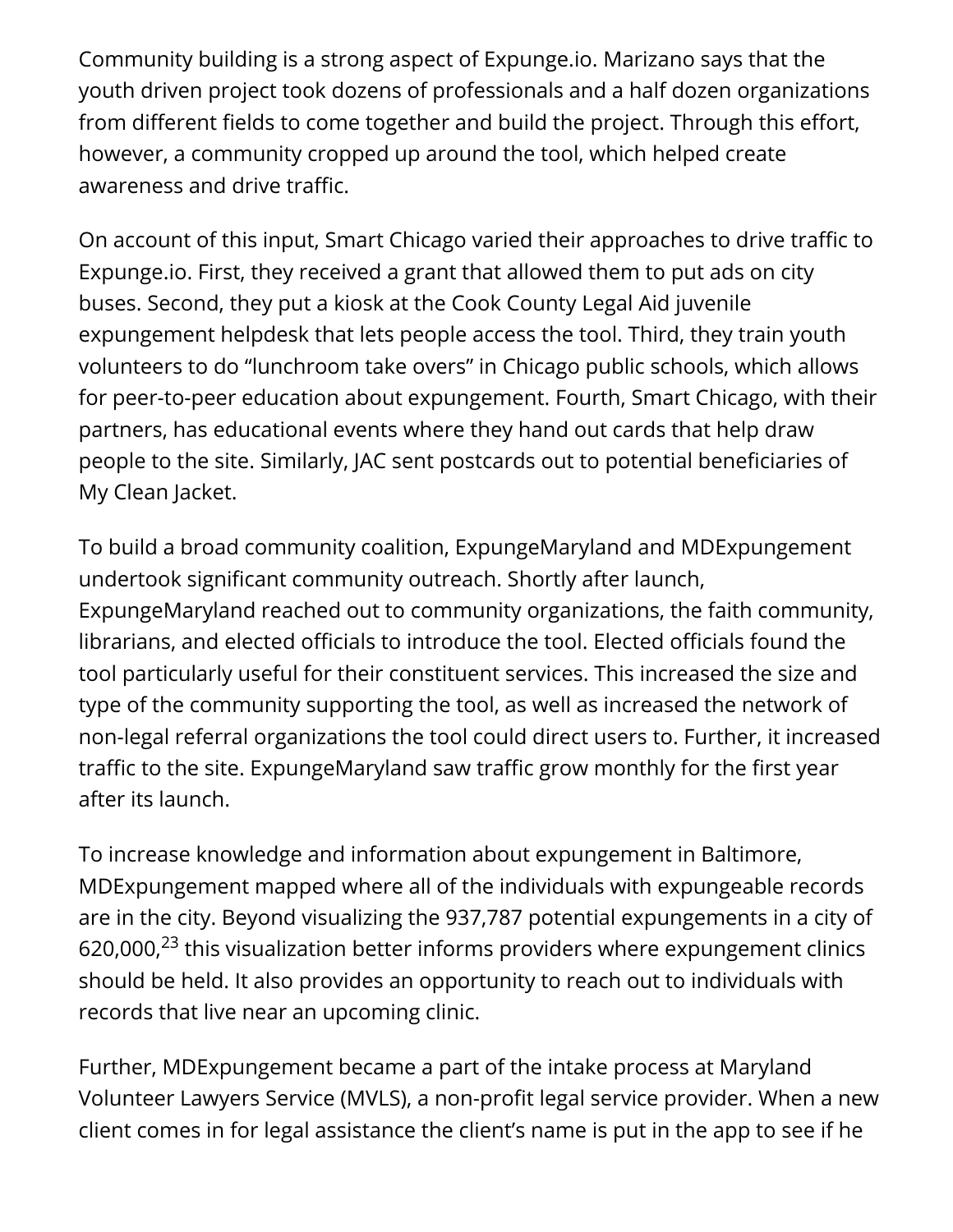has an expungeable criminal record. Wrapping this platform into MVLS's intake process is improving the tool's impact. According to the app's creator, one in four MVLS clients has an expungeable criminal record.

# Helping potential users find tools online

For public-facing tools, being high on a Google result is one why to improve connection to potential users. This is because fewer than five percent of online searches go beyond the first page of results.<sup>24</sup> Expunge.io, ExpungeMaryland, and MDExpungement, spent time on making their sites findable through search engines. This process, called search engine optimization (SEO), started out with the selection of the name. All three use "expunge" in some capacity, and the two Maryland projects also included the state's name. This is useful because it brands the site in a way that reflects what people search for. For example, see the Google Trend analysis of the word "expungement" search from a Maryland IP address shown below.

| <b>Topics</b>   | Top | Rising | Queries                 | Top | Rising |
|-----------------|-----|--------|-------------------------|-----|--------|
| Expungement     | 100 |        | expungement maryland    | 100 |        |
| Criminal record | 10  | . .    | md expungement          | 45  |        |
|                 |     |        | expungement in maryland | 40  |        |
|                 |     |        | record expungement      | 30  |        |
|                 |     |        | expungement in md       | 20  |        |

### *Courtesy of Google.com/trends.*

The column on the right represents the top five permutations of "expungement" used by those searching in Maryland. The list makes clear that when people are searching for expungement help, they are doing it for Maryland specifically, thus why the literal branding of ExpungeMaryland and MDExpungement has utility. If the name of the website reflects what people are searching for, people are more likely to find it. Through their SEO efforts, ExpungeMaryland and MDExpungement are the third and fifth Google result, respectively, when searching for "Expungement Maryland".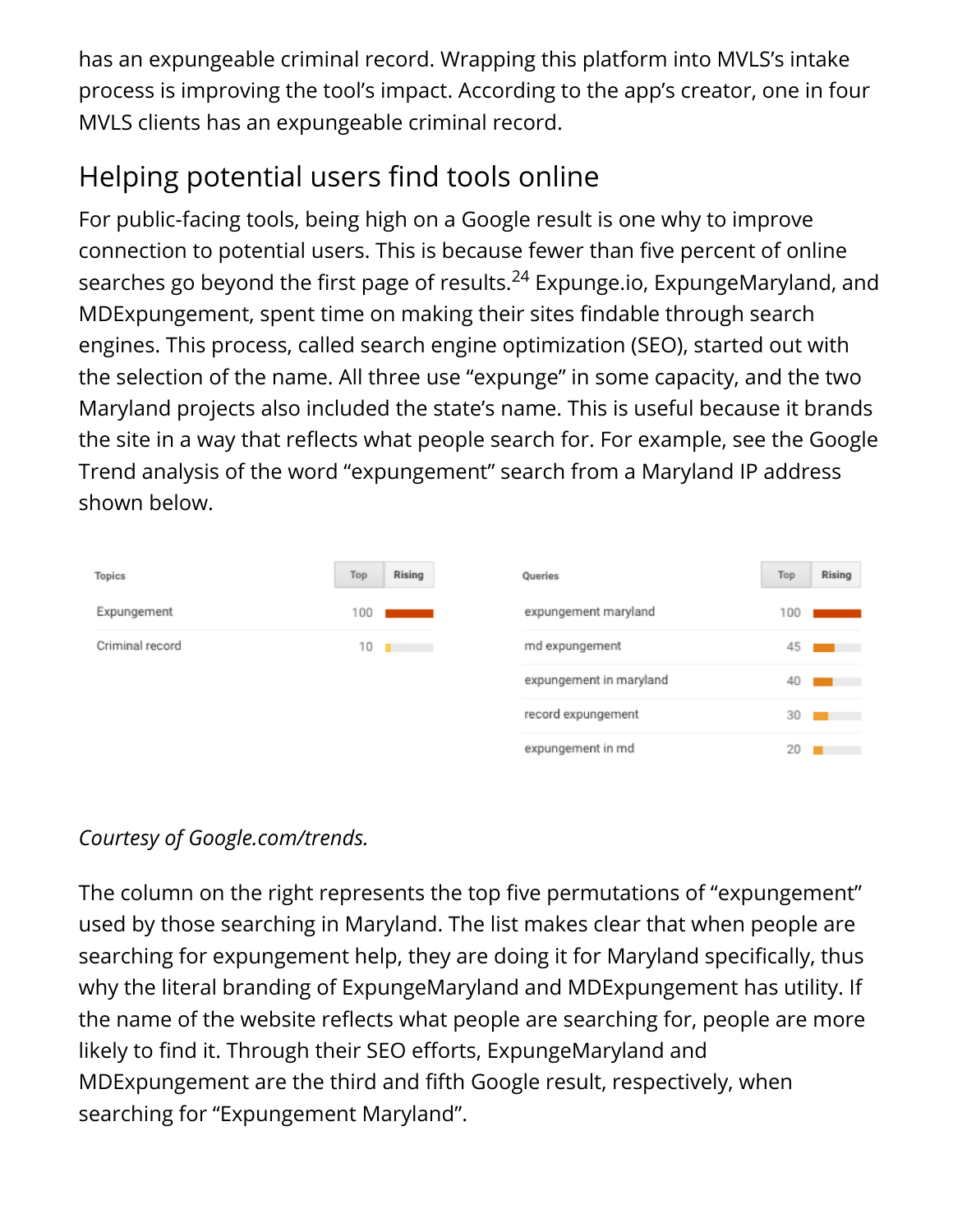Regarding online access, the CUT Group taught Expunge.io's team that two URLs they used, *http://www.expunge.io/adultrecord* (http://www.expunge.io/adultrecord) and *http://www.expunge.io/adultorjuv* (http://www.expunge.io/adultorjuv), were blocked by parental controls because of the word "adult". By changing the URL, this problem was overcome and parental controls no longer kept users from finding the site. This was a unique problem for their audience because many users were searching from school computers with parental controls.

Bridging the worlds of SEO and real world community organizing, it is also helpful to have popular Google results for "expungement" link to the project's website. To this end, ExpungeMaryland contacted the top ten Google results for "expungement Maryland" and asked sites' owners to include ExpungeMaryland.org as a resource. This helped pull the then nascent project o the back pages of Google results.

The last point on SEO is Google AdWords Grants. This is a grant through Google.org for non-profits that provides funding for Google AdWords, which will promote the site at the top of relevant Google searches. It is simple to apply for, and it significantly helped boost ExpungeMaryland's place in Google results.

# **Evaluating impact & improving longevity**

While the ingenuity going into increasing access to expungement is impressive, the results are mixed. This section looks to quantify the impact these tools are having, understand the hurdles organizations had after launch, and determine if these tools can offset their costs.

### The impact these tools are having

It is still hard to quantifiably evaluate these tools across jurisdictions because some projects are using analytics and some are not. Those that are collecting data are not necessarily collecting the same data, making comparisons challenging.

This is the data that was made available for this report:

Expungement Generator: This project has the most thorough data on impact and outcome of any project in this report. The creator of the platform says that the tool has been used for nearly 10,000 expungement filings as of fall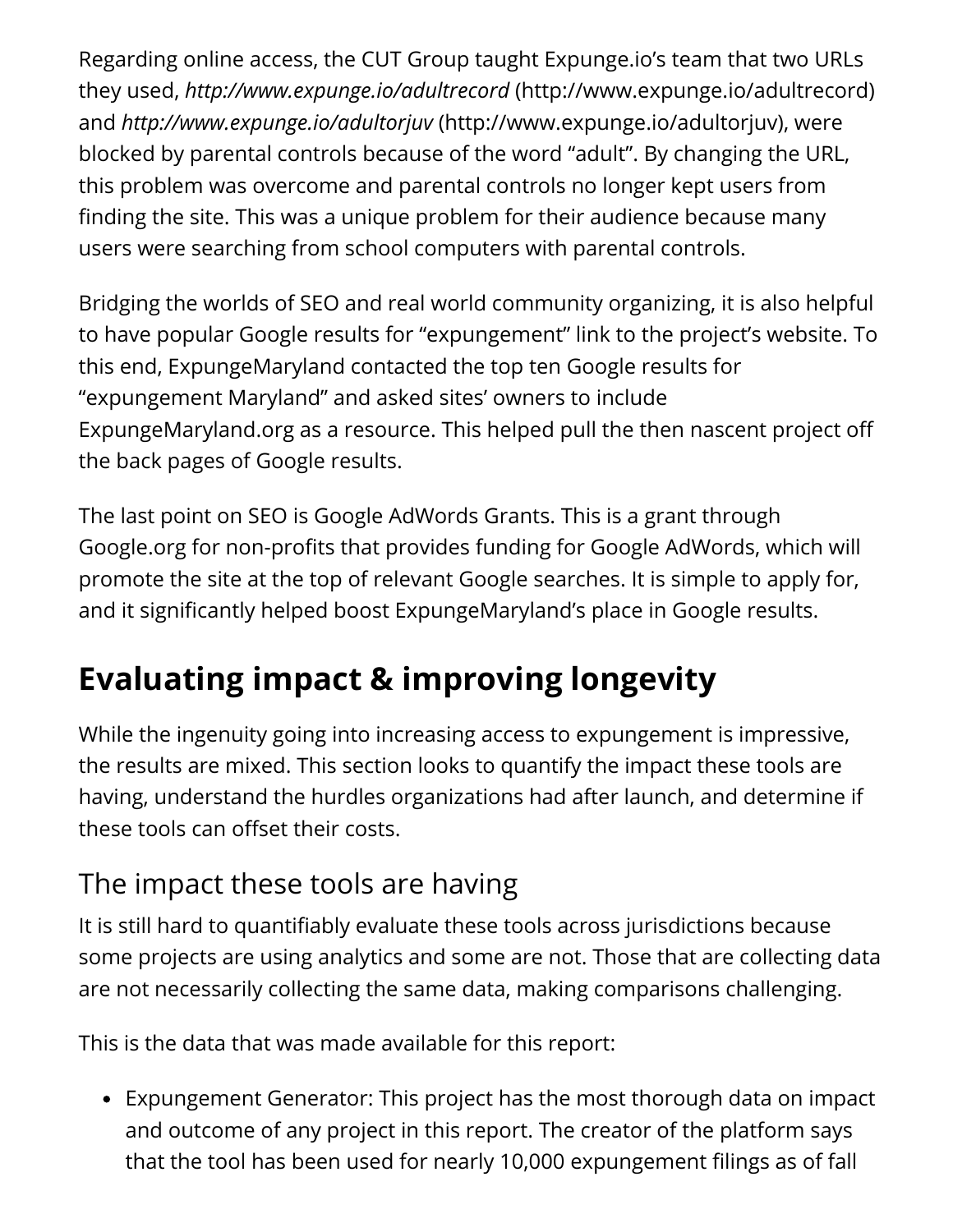2015. Ninety-eight percent have been granted statewide. Philadelphia Lawyers for Social Equity also uses the tool to help "tougher clients" with more extensive criminal records. Their success rate of attaining expungements through the tool is 94 percent. In 2010, the year before the app was first used, the First Judicial District in Philadelphia saw 4,430 expungements filed. The year after the app's release, 2012, the court saw expungement filings jump to 8,125; in 2013, there were 6,003. The First Judicial District in Philadelphia said publicly that they believe that the Expungement Generator made a noticeable impact on the number of expungements being filed.<sup>25</sup>

- MDExpungement: While this project launched in January of 2015 as a beta test, it remained under the radar until October 2015. That being said, the project saw 1,000 unique petitions printed between January and October. Between October 2015 and February 2016, when the site was fully public, 6,400 unique petitions were printed. The project's creator says that the tool is primarily being used at expungement clinics in Baltimore City and by attorneys that file numerous petitions.<sup>26</sup> Since anyone can print these petitions, it is not currently possible to know how many have been filed or granted. The project's creator envisions a feedback loop with the court's public website that updates as the state removes records from the database.
- Expunge.io: This project made their click through rate available for this report. Of the users that came to the site's homepage, 40 percent clicked to see if they were eligible for expungement, but only twelve percent got through the disclaimer, which raised concerns that there are too many steps between start and finish. They are unable to track the number of filings that occur on account of the app.
- ExpungeMaryland: While the tool has seen steady traffic, upwards of 1,200 unique visitors a month, this has not translated to significant filings. Statewide the platform has led to 124 filings total, all but two are pending at the time of writing.
- My Clean Jacket: Fully launched in January 2014, the platform has had 750 individual users across the country as of December 2015. Forty of those users have clicked through for a referral. They have not tracked actual filings,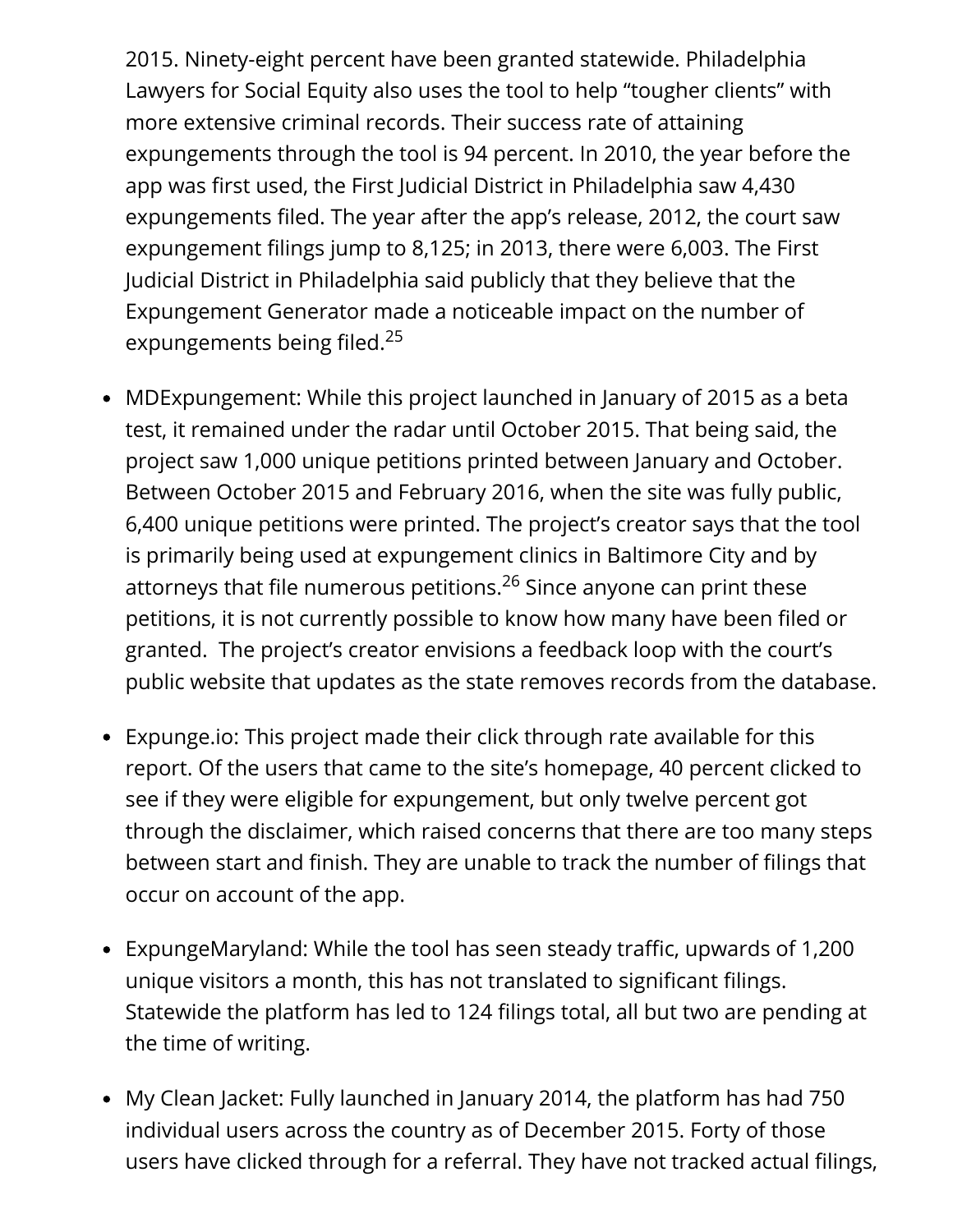because filing has primarily happened through their attorney partners.

Clean Slate D.C.: No data available at the time of writing.

# Hurdles organizations experienced after the initial launch

After launch, projects experienced numerous challenges, including data collection regarding project referrals and outcomes, understanding the number of people who could potentially receive an expungement, and succession planning in the case of statutory and organizational changes.

Expunge.io, which is collecting data through the site, struggles to track who physically comes to the legal aid help desk because of the app. A part of this issue is because two legal organizations staff the help desk and they do not share information between themselves. The project has not figured out how to accurately track case outcomes.

ExpungeMaryland, which includes a list of non-legal referral services for end users, does not track click-through rates of those links. Similarly, the referral organizations do not know if the referral is coming from ExpungeMaryland or somewhere else. This makes it impossible to know if users are using this information. 27

All of the projects surveyed want to see more traffic to help more people expunge their criminal records. However, most projects do not know how many potential expungements exist in their jurisdiction, which means there is no baseline to judge if traffic is good or bad. For example, the impact of 100 monthly referrals creates a different impact in a jurisdiction that has 10,000 as compared to one million potential expungeable records. As mentioned above, MDExpungement and the Expungement Generator assessed the public records database to get a sense of how many expungeable records there are in Baltimore and Pennsylvania respectively. However, no other project knows what "good" traffic would look like.

Another post-launch challenge that creators face is keeping the app legally up to date as statutes change. Less than six months after ExpungeMaryland launched, the state created juvenile expungement for the first time. A year after that, the expungement law was reformed significantly, which increased the type of cases that were expungeable. However, at the time of writing this report, the project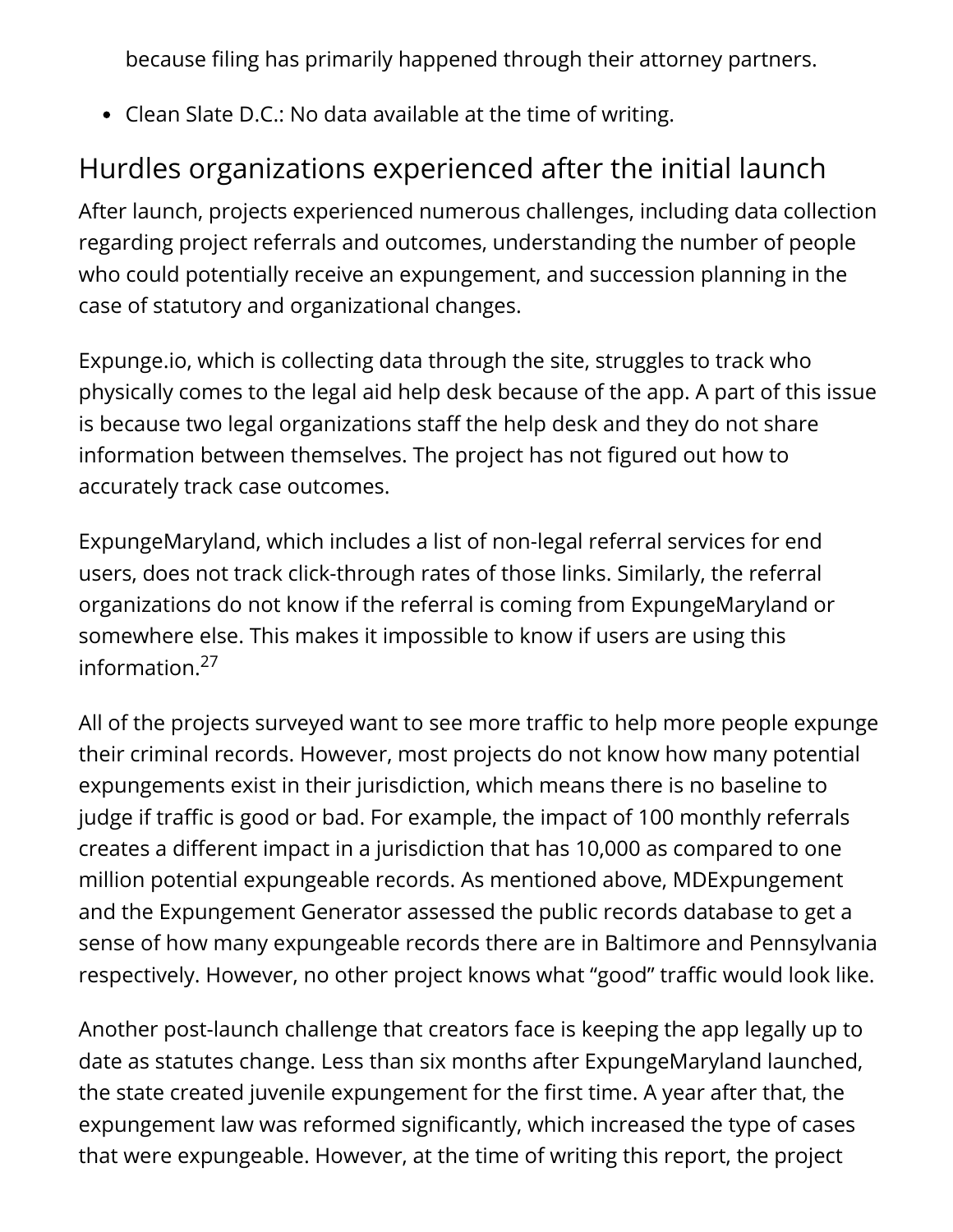still reflected the 2014 law. Since the launch of the project, the creator and developer of ExpungeMaryland left the organization, and as current leadership states, the project is not their "highest priority." Still, the project is live and people will find it high on Google results for expungement in Maryland, which means that individuals may be told that they cannot expunge their record when in fact they can. ACY says they struggle to find a developer to update the project.

# Charging a fee to support the tool

Only MDExpungement and My Clean Jacket experimented with a pay structure. MDExpungement started with a \$10 user fee. Stubenberg says this was to offset his costs to keep the project alive. After just five expungements, he decided to make the tool free. There is no fee for attorneys that use the tool to help clients.

My Clean Jacket, owned and operated by a non-profit, intends to be financially self-sufficient. To this end, attorneys can donate money to the project and become named referrals through the app. Currently, the fee structure is \$400 for a six month listing and \$600 for a year-long listing. Ten attorneys statewide have made the donation as of January

1. In the next iteration of the project, Wheeler hopes to include a form builder feature that will have a subscription model for attorneys, while pro se litigants will be able to use it for free.

# **Recommendations**

Understanding the experiences of these six projects provides insight into where this work has yet to go. Based on feedback from these projects and independent analysis by SIMLab, we make seven recommendations to improve the impact of expungement tools.

#### **1. Expand understanding of the greater expungement system.**

Either as referral tools or form generators, these tools are dependent on larger legal and bureaucratic systems. To understand this system better, projects should map the broader expungement ecosystem. In doing so, jurisdictions can better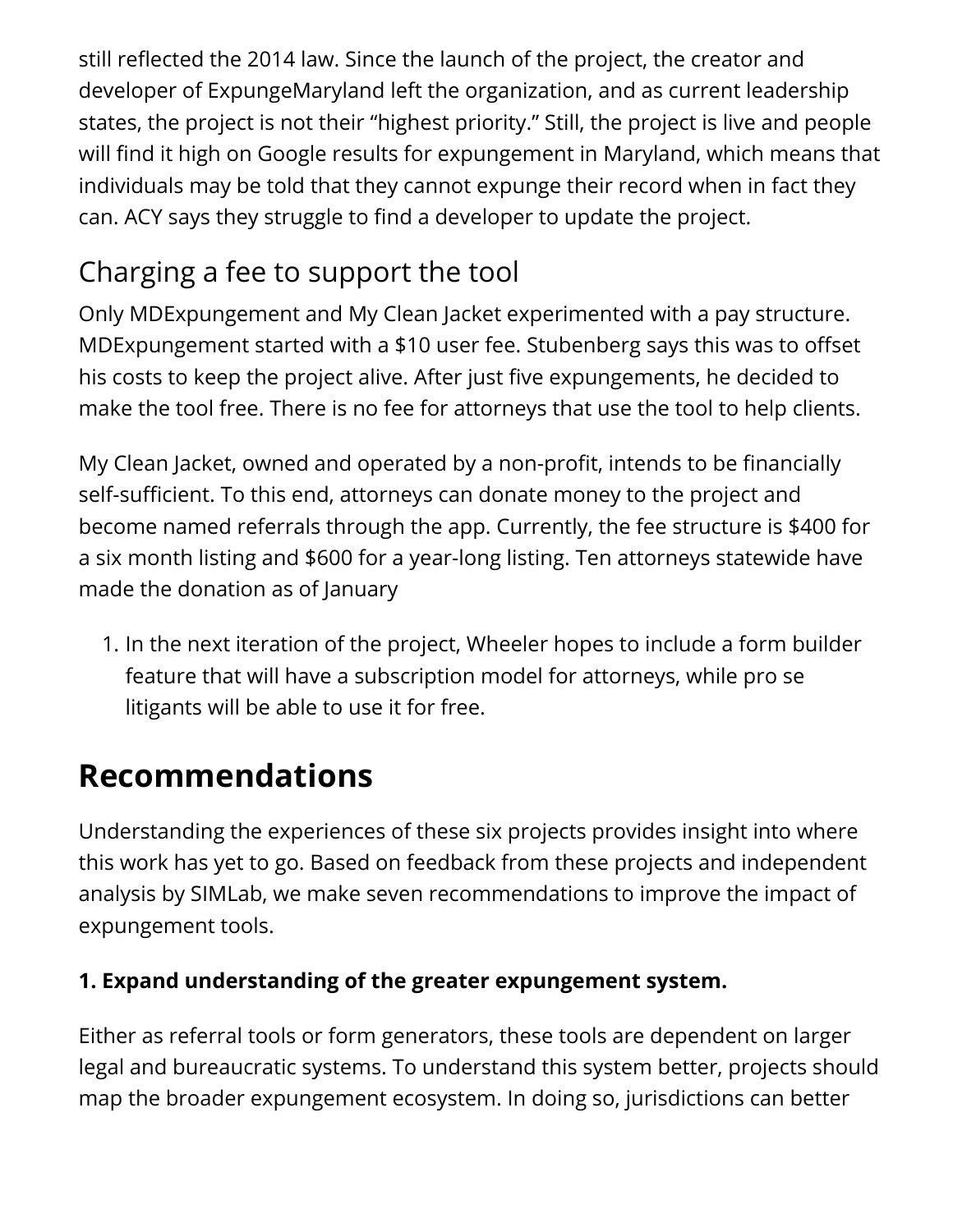understand all of a bureaucratic system's moving parts as they pertain to expungement, better visualize potential roadblocks, and more effectively propagate solutions.

One potential roadblock affecting the impact and development of expungement tools is access to accurate criminal records. States like Maryland and Pennsylvania have reasonably accurate public record databases for the use in these projects. However, similar databases exist in a minority of states, and so other steps must be thought of to overcome this disconnect. Having limited access to records increases the time expungement takes and the chance that a user disengages with the process.

Expunge.io provides a good example on how to overcome this roadblock. When Expunge.io first launched, a client would be referred to the legal aid help desk via the app, then the client would go to the police department to request a copy of his RAP sheet, which then took two weeks to arrive. Expunge.io and their partners went through great efforts to gain access to the CLEAR police records system to look up RAP sheets at the help desk. While a great step forward in streamlining this process, it does not overcome getting records from outside Chicago.

#### **2. Quantify the need for expungement.**

A part of understanding the larger ecosystem is quantifying the number of potentially expungeable records in a jurisdiction. Of the 70 million Americans with a criminal record, only a fraction of them will be eligible for expungement. Only MDExpungement and the Expungement Generator took this step. Where this information is difficult to attain, one potential way to get a ballpark figure is to understand case outcome rates in a particular jurisdiction. For adult records, charges and case outcomes should be public record. The total number of potentially expungeable outcomes less the number of open cases would provide a rough sense of the need. This step will be useful for non-profit organizations to show the size and scope of the problem and convince funders that this is a community-wide issue worth tackling and funding.

#### **3. Improve data collection and case tracking.**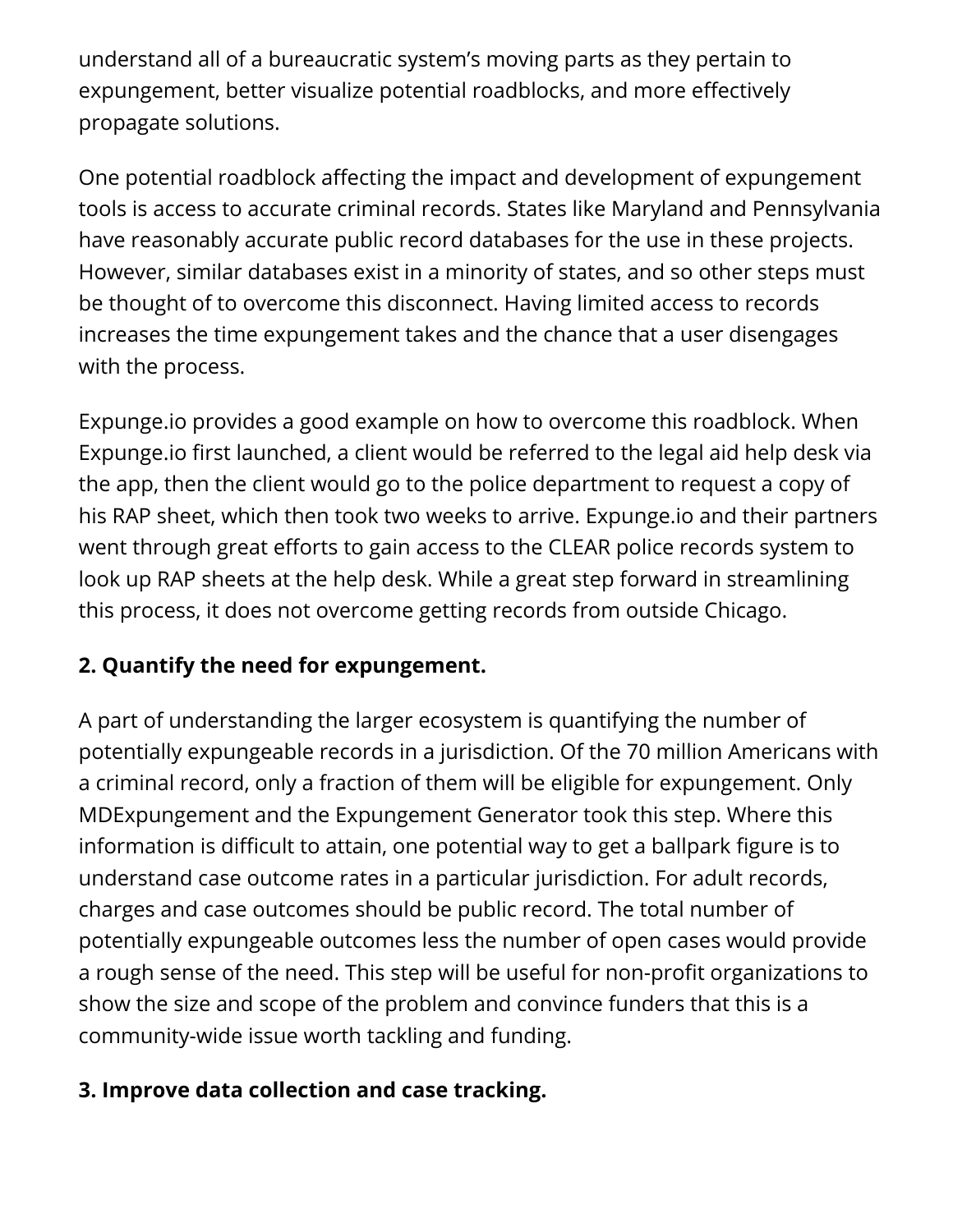Each project wanted to improve its data collection ability. Only one project, Expungement Generator, tracks outcomes. To understand the capacity of these tools, collecting outcomes of filings is critical. Accomplishing this will look different depending on the jurisdiction and the project's partners. For jurisdictions that cannot automate their data collection through a public records search, it would be valuable to create a feedback loop with either end users or partner attorneys to capture this data. This feedback loop would also create a check for the bureaucracy to make sure that it is thoroughly and quickly executing expungements after they are granted.

Data collection should also be deployed in regards to understanding referral services. While ExpungeMaryland has a resource page for non-legal services, there is no current way to capture the click-through rate or to follow up with those service providers to understand how many referrals come through the site. This coupled with qualitative user feedback would improve the utility of these referrals and inform how to better tailor the page for users.

Better data collection could also improve legislative advocacy. Both ExpungeMaryland and My Clean Jacket have designs to use the site's data to inform the policy debate around expungement. While neither has actualized this plan, the idea is to quantify which part of the statute is most likely to preclude someone from expungement by tracking click-through rates. By having this information, advocates can be better informed about what parts of the expungement statute, if changed, would provide the greatest impact. Taking this step is one way to increase a tool's impact in the greater expungement ecosystem as discussed in recommendation one.

#### **4. Explore new ways to improve and increase automation.**

Judging by the numbers made available for this report, more workflow automation correlates with more expungements filed. This is likely because it improves the efficiency of creating appropriate documents by cutting down on redundancy. Below are examples of different types of automation or automation workarounds and ideas for where automation can head.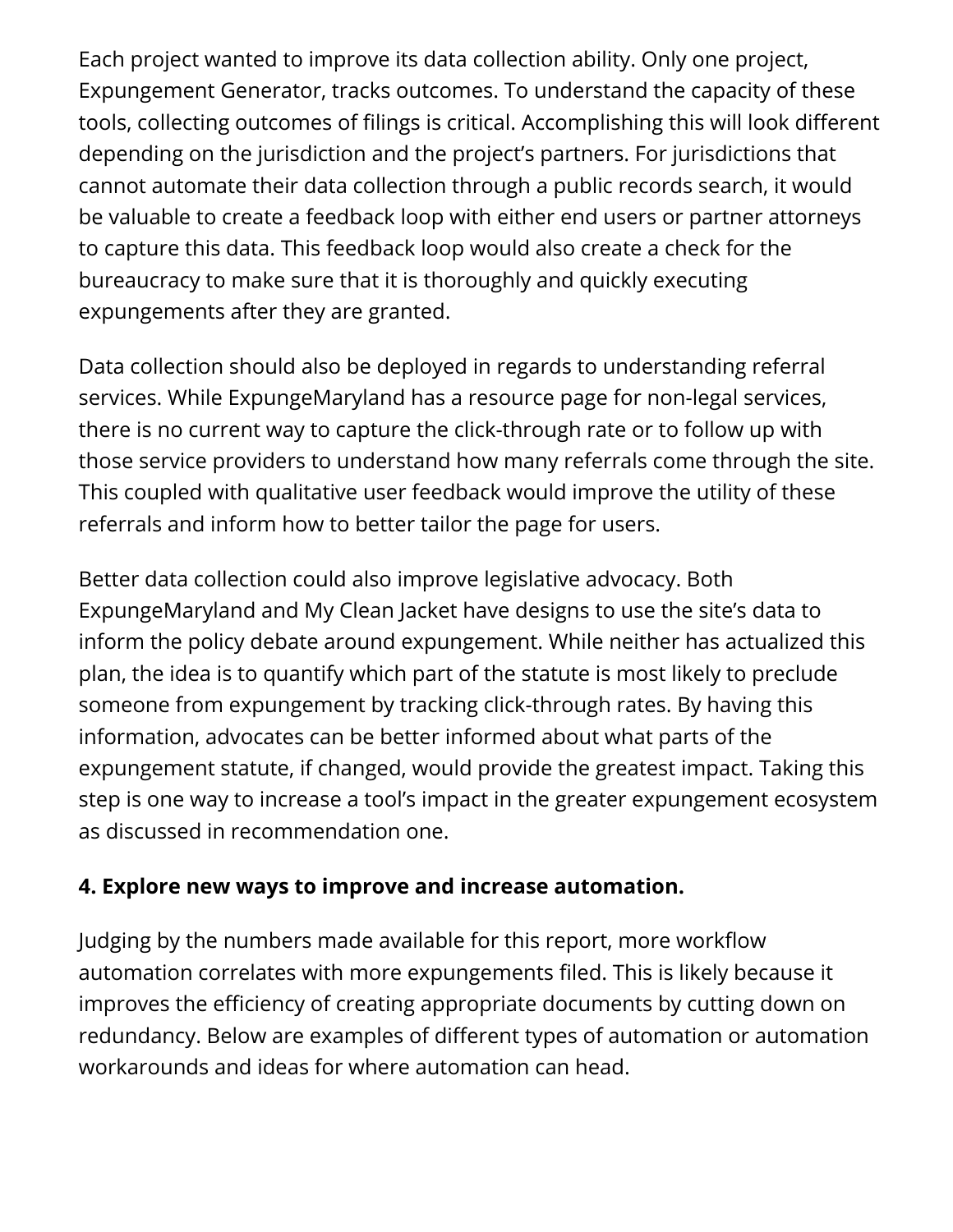One example of increasing automation is the Expungement Generator's recent iteration. Previously, when an attorney used the Generator they searched the court records database manually, downloaded the relevant documents, and then uploaded those documents to the Expungement Generator. Now, the app automatically searches the court records database at the attorney's request, saving time.

Where automation was not possible, the developer of the Expungement Generator created a visualization tool to compliment the attorney's work. A new law in Pennsylvania allows for sealing of certain second and third degree misdemeanors. On account of this change, the Generator now identifies sealable cases as well as expungeable ones. One challenge in automating the search for sealable records is that the court records database frequently does not mention the degree of the charge. To overcome this, Hollander created the database visualization shown below. The new search engine allows an attorney to enter a criminal statute and see the historic application of the charge over the last five years and whether a particular charge is potentially sealable under the new law. The lines in red are not sealable, the ones in white are.

| <b>Find Offense Grade Estimates</b>       |                          |                     |                |                |                |                      |                 |           |                 |        |              |
|-------------------------------------------|--------------------------|---------------------|----------------|----------------|----------------|----------------------|-----------------|-----------|-----------------|--------|--------------|
| Pa C.S. § 5121<br><b>Find Crime</b><br>18 |                          |                     |                |                |                |                      |                 |           |                 |        |              |
| <b>Statute Breakdown w/o Subsection</b>   |                          |                     |                |                |                |                      |                 |           |                 |        |              |
| <b>Statute</b>                            |                          | <b>Common Title</b> |                | Grade          | Grade #        | <b>Total Charged</b> |                 | %         |                 |        |              |
| 18 \$ 5121                                |                          | <b>Escape</b>       |                | F <sub>3</sub> | 6597           | 13018                |                 | 50.68%    |                 |        |              |
| 18 § 5121                                 |                          | <b>Escape</b>       |                | M2             | 6421           | 13018                |                 | 49.32%    |                 |        |              |
| <b>Statute Breakdown w/ Subsections</b>   |                          |                     |                |                |                |                      |                 |           |                 |        |              |
| <b>Statute</b>                            | <b>Common Title</b>      |                     |                | Grade          | Grade #        | Subsection #         |                 | Statute # | % of Subsection |        | % of Statute |
| 18 § 5121 § A                             | Escape                   |                     |                | F <sub>3</sub> | 6567           | 12944                |                 | 13018     | 50.73%          |        | 50.45%       |
| 18 § 5121 § A                             | Escape                   |                     | M2             | 6377           | 12944          |                      | 13018           | 49.27%    |                 | 48.99% |              |
| 18 § 5121 § B                             | Permit/Facilitate Excape |                     | M2             | 43             | 72             |                      | 13018<br>59.72% |           |                 | 0.33%  |              |
| 18 § 5121 § B                             | Permit/Facilitate Excape |                     | F <sub>3</sub> | 29             | 72             |                      | 13018<br>40.28% |           |                 | 0.22%  |              |
| 18 § 5121 § C                             | Escape / Grading         |                     | F <sub>3</sub> | 1              | $\overline{2}$ |                      | 13018           | 50.00%    |                 | 0.01%  |              |
| 18 § 5121 § C                             | Escape / Grading         |                     | M2             | 1              | 2              |                      | 13018<br>50.00% |           |                 | 0.01%  |              |

Beyond this specific work, it is also worth exploring how automated the entirety of the expungement process can become. Specifically, does a person with a criminal record have to be involved at all? It is not out of the realm of possibility to build an expungement bot that would search a criminal record database, create the appropriate documents to file for expungement, print every expungement the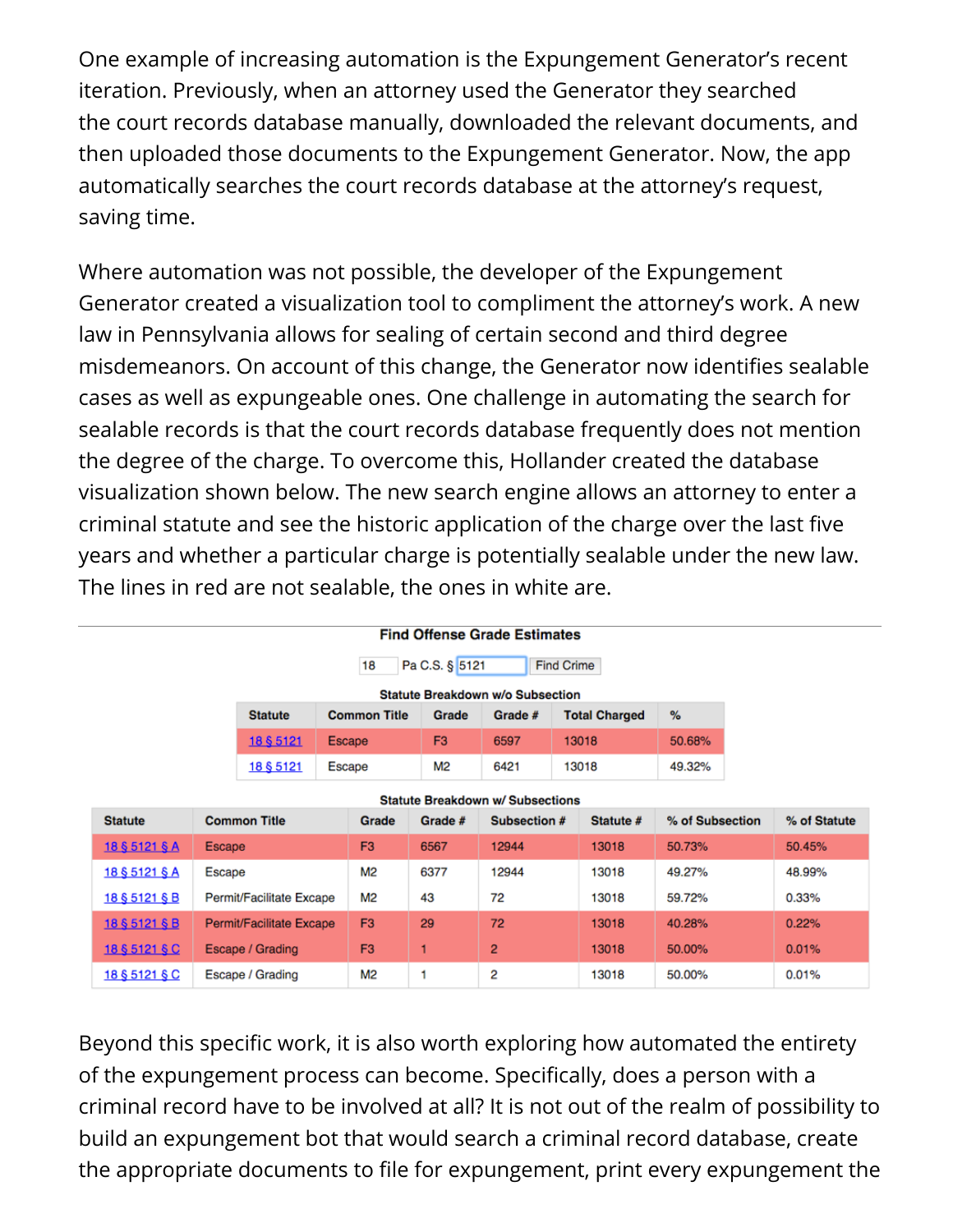bot could find, and then an attorney would file them with the appropriate court. This model raises interesting questions around cost, whether or not this would constitute representation of a client, what happens if there is an error, and how to get an individual's signature, if needed, for a filing. The answers to these questions would be unique to the jurisdiction and dispositive on whether or not this idea was worth pursuing. In the alternative, an expungement bot could find a defined class of people for a class action suit to expunge certain records in bulk, like what is being done in Tennessee. $^{28}$ 

This hypothetical approach begs a larger question: why do statutes not allow for automatic expungement for certain outcomes? There is legislative movement to increase the type of outcomes that receive automatic expungement. The bulk, automated filing approach could embrace Smart Chicago's "flood the box" philosophy to bring legislative attention to the fact that people with outcomes found in their favor still have to file for expungement.

### **5. Build tools that compliment, not burden, providers.**

Based on the data collected for this report, the most impactful tools, as measured by number of expungements filed, are those that compliment legal providers (the Expungement Generator and MDExpungement). Both projects dovetail into an existing expungement workflow and improve attorney drafting time. In comparison, Clean Slate D.C. said that their initial legal partner was over burdened with work before the creation of the project. Depending on how the tool is used it could bring in more clients, compounding the problem without improvements to attorney workflow. In Louisiana, JAC found that creating the tool demonstrated their expungement expertise and had the unintended consequence of lawyers sending them potential expungement clients, which, at higher rates, could overload the organization.

Another dimension to this issue is project-organization fit. Specifically, while ExpungeMaryland was developed by and for ACY, a staff change made the tool no longer a priority. The current director of the project stated that the project was not his focus. This leaves the tool in purgatory; while it still remains high on search engine results, its inaccuracy and lack of attention diminish its impact. Succession planning and off-boarding should be considered when developing these projects to improve longevity and impact.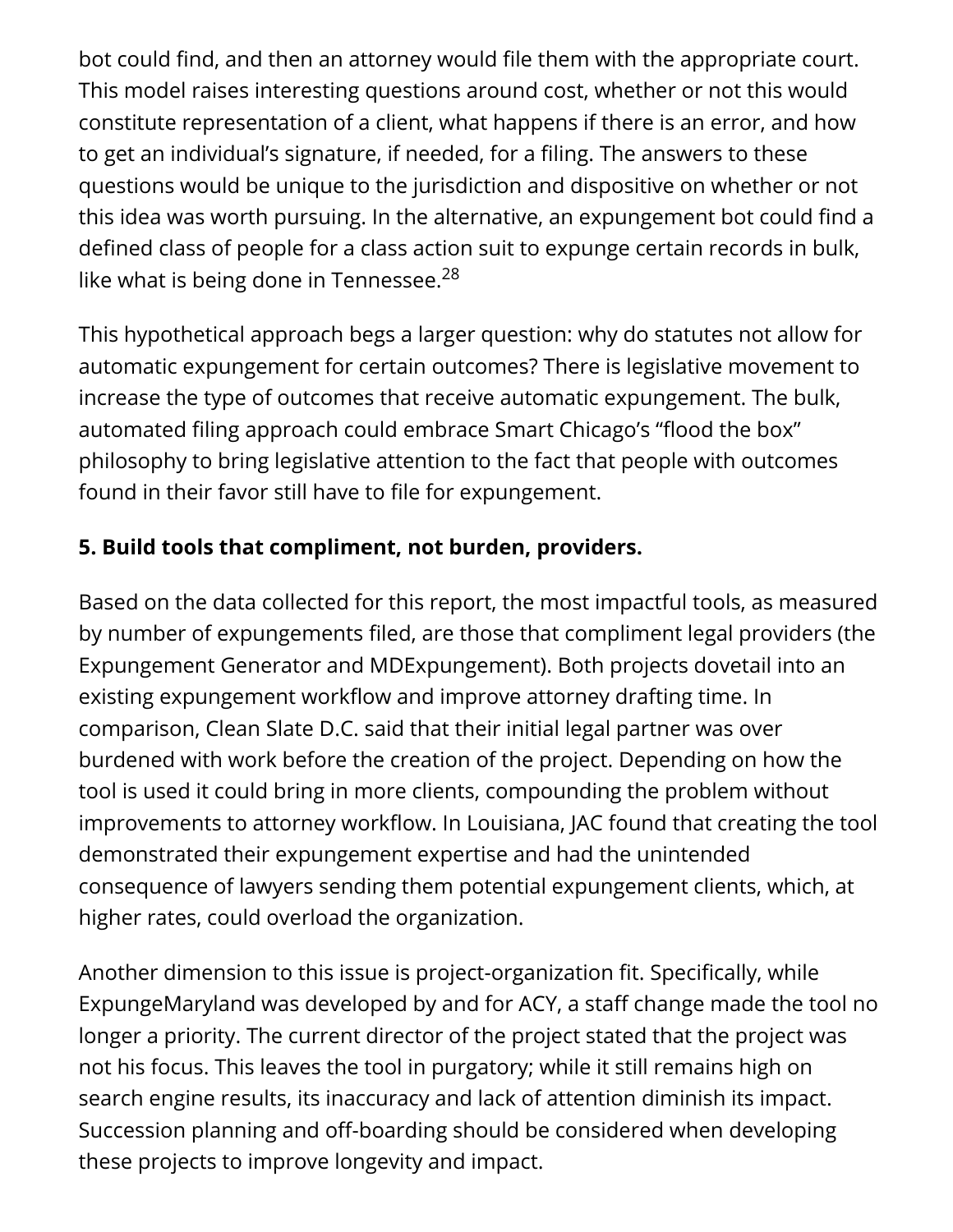#### **6. Tools should provide a path to relevant non-legal services.**

While these tools are focused on the issue of expungement, the referral mechanism should include relevant non-expungement services. For those with criminal records, housing, educational, vocational, substance abuse, and family services are all potentially relevant to their needs. ExpungeMaryland acknowledged the need for this approach, but does not help the user find the appropriate service for their specific need. Including triage questions around these related issues would embrace a "wrap around" service approach, and provide users with a more holistic set of services for their specific needs.

### **7. Explore ways to impact non-government criminal record websites.**

The projects looked at in this report only handle expungement of official records held by government agencies. "Mug shot" websites and other non-governmental websites mean that a person's criminal record can live beyond an expungement. Even though Google changed its algorithm to suppress "mug shot" websites,<sup>29</sup> it can require thousands of dollars to have mug shots and criminal records permanently taken off these sites. Because of the use of off-shore servers, it will be hard to regulate these websites. Expungement projects should explore ways to automate takedown notices, which could include working with police departments to use the Digital Millennium Copyright Act to have these photos taken down.<sup>30</sup> This would recognize and potentially impact broader issues affecting those with criminal records.

# **Conclusion**

Collectively, the projects discussed in this report have the potential to increase attorney efficiency, improve individual access to justice, and promote greater awareness to this underrepresented issue. There is, however, room for experimentation and growth as these projects become more common. Doing so will hone the scope and improve the potential of this work.

# **Appendix: Interviews**

Clean Slate D.C.

• Briane Knight, attorney and developer, Washington D.C.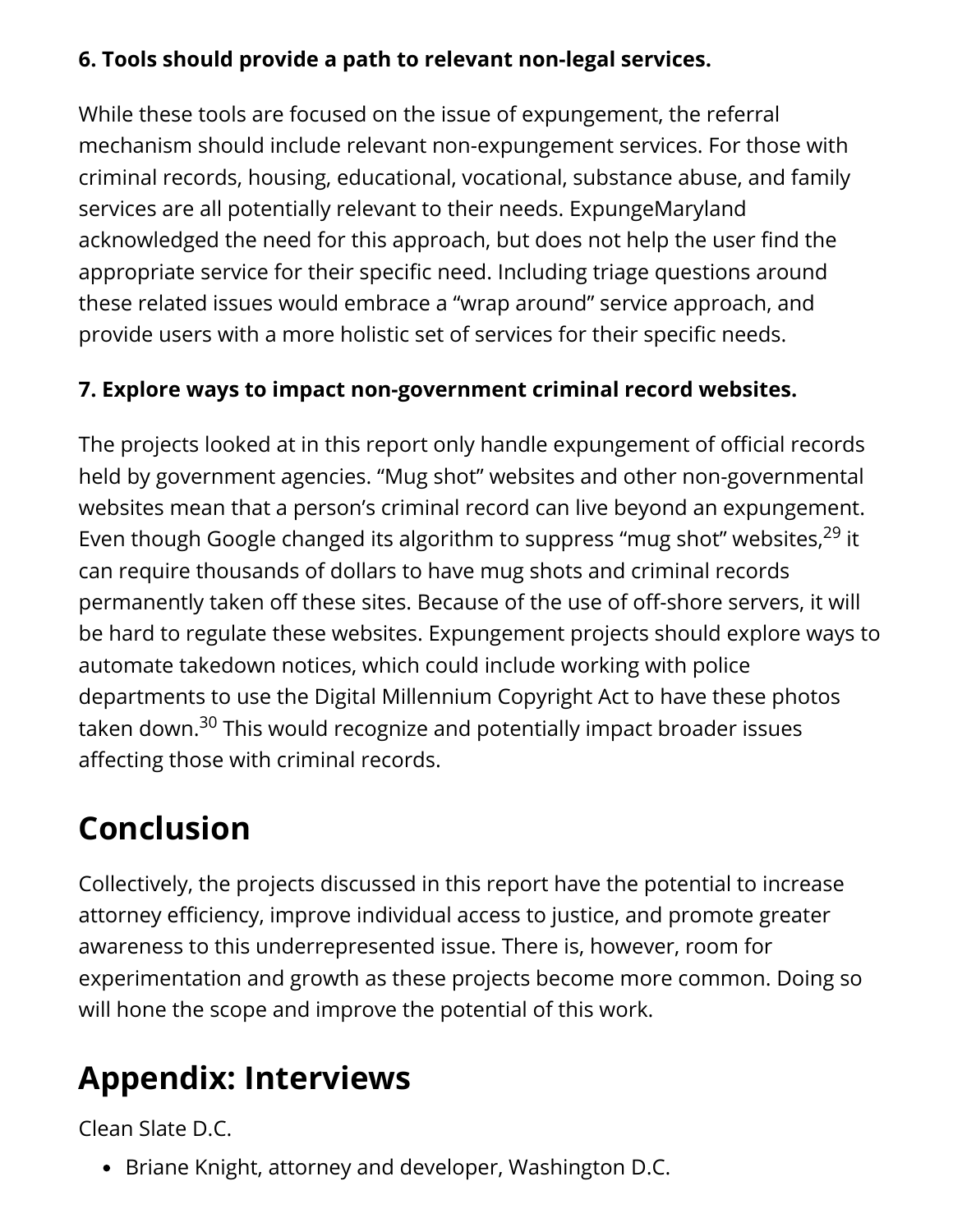Laurin Hodge, Mission Launch, Washington D.C.

Expunge.io

- Cathy Deng, DataMade, Chicago, Illinois.
- Chris Rudd, Stanford Design School, Palo Alto, California.
- Sonja Marziano, Smart Chicago Collaborative, Chicago, Illinois.

ExpungeMaryland

- Michelle Swift, Maryland Volunteers Lawyer Service, Baltimore, Maryland.
- Rais Akbar, Advocates for Children and Youth, Baltimore, Maryland.
- Sandy Brown, Mid-Shore Pro Bono Inc., Easton, Maryland.

Expungement Generator

Michael Hollander, Community Legal Services, Philadelphia, Pennsylvania.

MDExpungement

Matthew Stubenberg, Maryland Legal Apps LLC, Baltimore, Maryland.

My Clean Jacket

- Adrienne Wheeler, Justice and Accountability Center of Louisiana, New Orleans, Louisiana.
- Judson Mitchell, Loyal University New Orleans, New Orleans, Louisiana.

# Footnotes

- 1. Matthew Friedman, Just Facts: As Many Americans Have Criminal Records As College Diplomas, the Brennan Center for Justice, Nov. 17, 2015. Available at https://www.brennancenter.org/blog/just-factsmany-americans-havecriminal-records-college-diplomas  $\leftrightarrow$
- 2. The Sentencing Project, Americans with Criminal Records. Available at http://www.sentencingproject. org/doc/publications/cc\_HiT\_CriminalRecords\_profile\_1.pdf  $\leftrightarrow$
- 3. The Pew Charitable Trusts, Collateral Costs: Incarceration's Effect on Economic Mobility, 2010. Available at http://www.pewtrusts.org/~/media/%20legacy/uploadedfiles/pcs\_assets/2010/ collateralcosts1pdf.pdf?la=en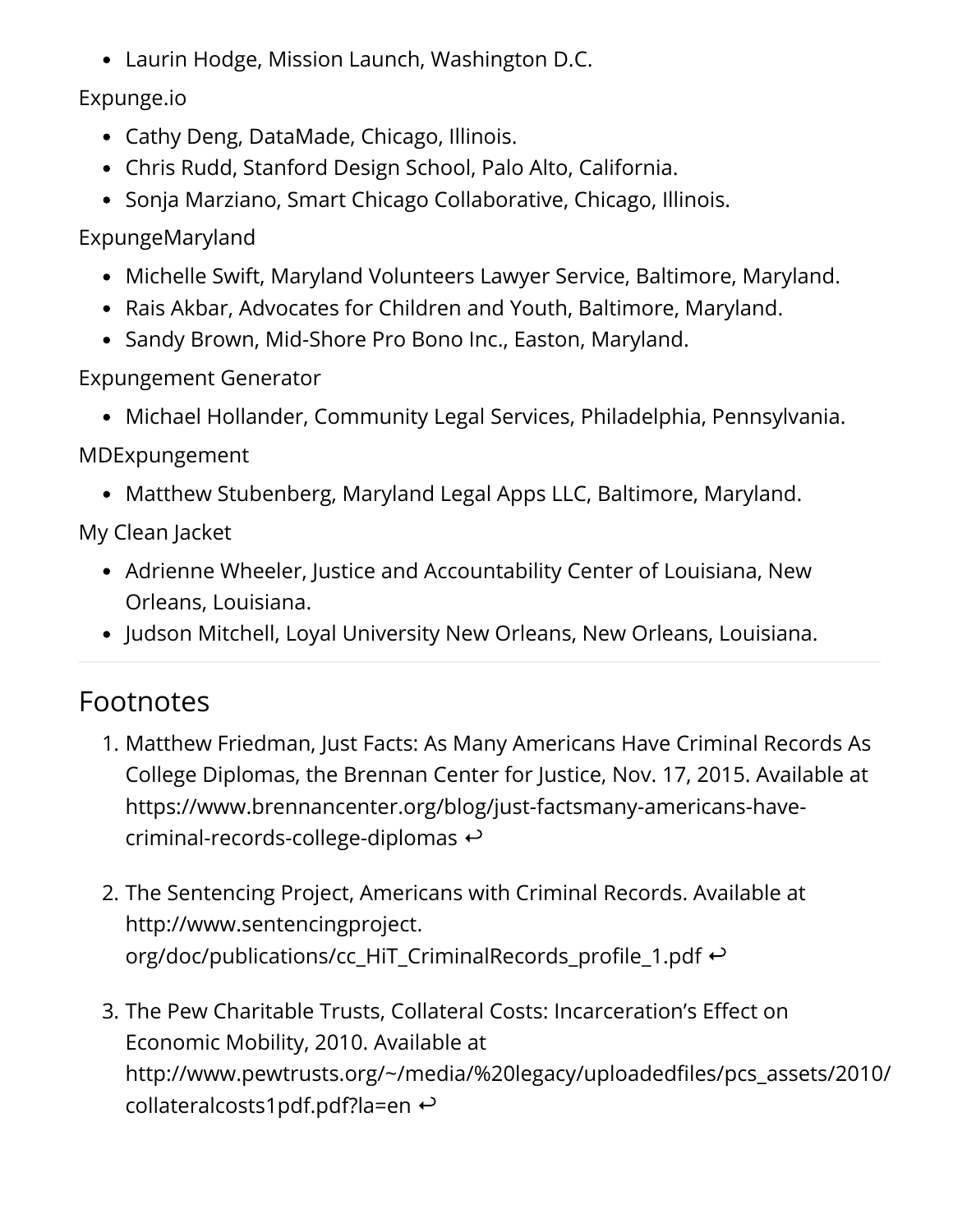- 4. John Schmitt and Kris Warner, Ex-offenders and the Labor Market, *Center for Economic and Policy Research*, Nov. 2010. Available at http://www.cepr.net/documents/publications/ex-offenders-2010-11.pdf  $\leftrightarrow$
- 5. Center for Community Alternatives, The Use of Criminal History Records in College Admissions Reconsidered, 2010. Available at http://www.communityalternatives.org/pdf/Reconsidered-criminal-hist-recsin-college-admissions.pdf  $\leftrightarrow$
- 6. Ibid.  $\leftrightarrow$
- 7. Students with Criminal Convictions have limited eligibility for student aid, Department of Education, accessed March 25, 2016. Available at https://studentaid.ed.gov/sa/eligibility/criminal-convictions  $\leftrightarrow$
- 8. Robert Bram et al, Demographic Patterns of Cumulative Arrest Prevalence by Ages 18 and 23, Pediatrics, Jan. 6, 2014. Available at http://pediatrics.aappublications.org/content/129/1/21.full  $\leftrightarrow$
- 9. Ibid.  $\leftrightarrow$
- 10. Devah Pager, The Mark of a Criminal Record, *American Journal of Sociology*, March 2003. Available at http://scholar.harvard.edu/files/pager/files/pager\_ajs.pdf  $\leftrightarrow$
- 11. Information about each application was collected through phone interviews and email correspondence with individuals that helped build or administer these projects. This report would have been impossible but for the generous time and openness provided by the people creating these tools around the country. There is a list of interviews in the appendix.  $\leftrightarrow$
- 12. http://www.expunge.io.  $\leftrightarrow$
- 13. For a complete timeline of the Expunge.io project, visit http://www.smartchicagocollaborative.org/smart-chicago-expunge-io-andecosystem/ $\leftrightarrow$
- 14. http://www.expungemaryland.org  $\leftrightarrow$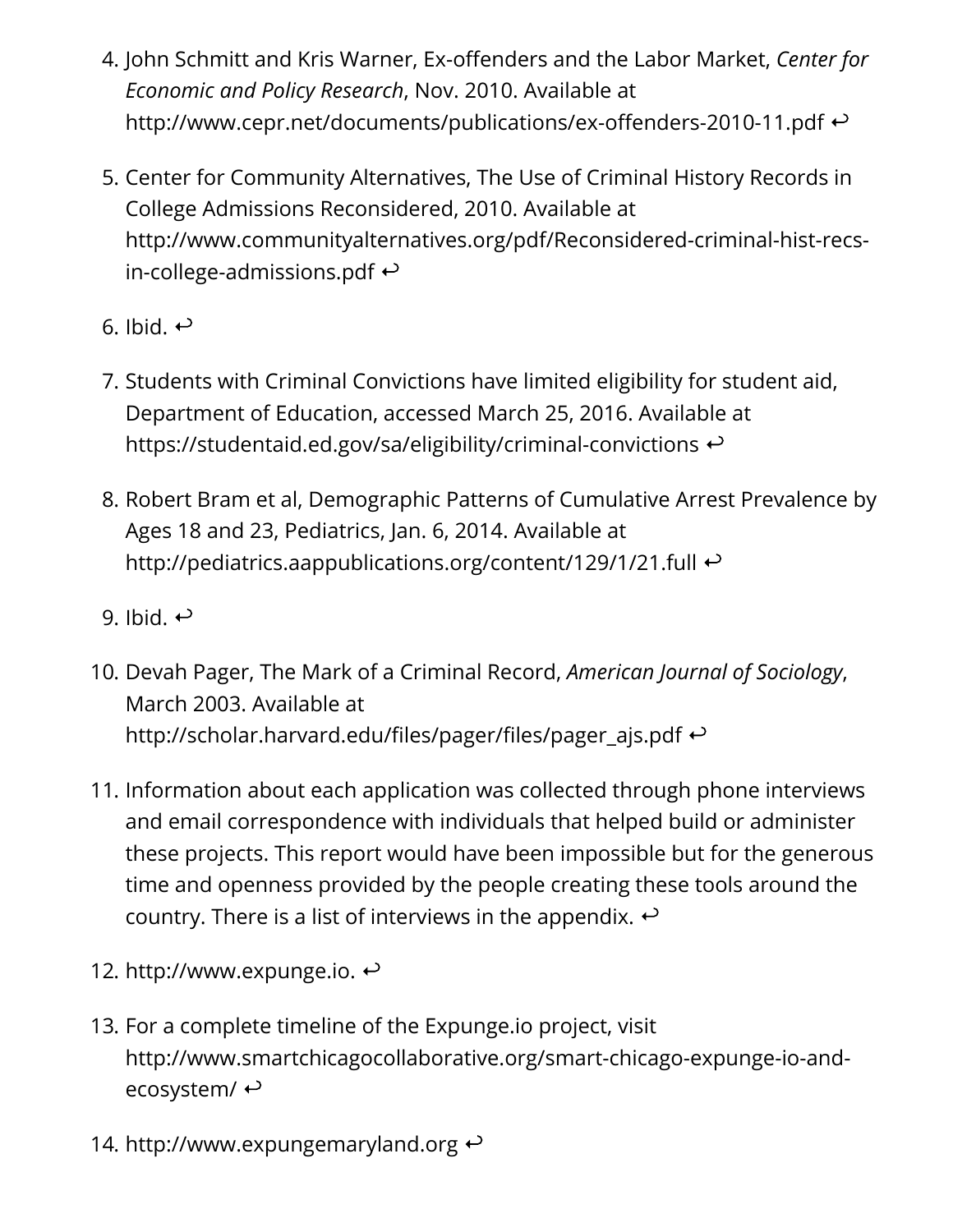- 15. The author of this report was the project principal on the ExpungeMaryland project; however, he is no longer a part of the project since leaving ACY.  $\leftrightarrow$
- 16. Vacatur is when a court vacates a legal proceeding. This is not expungement; however, the outcome is similar.  $\leftrightarrow$
- 17. http://www.jaclouisiana.org/?page\_id=54#!lea—the-mobile-app/covz  $\leftrightarrow$
- 18. https://www.cleanslatedc.com/#/ ↔
- 19. http://www.mdexpungement.com/ $\leftrightarrow$
- 20. Smart Chicago calls this philosophy "flood the box". The goal of this philosophy is to overwhelm the current process and force a reexamination of the underlying policy and system. According to Smart Chicago, this approach brought more people to the help desk, which increased the help desk's funding. Further, on account of the increased demand for criminal record RAP sheets, the CLEAR system, the Chicago police's records database, was integrated at the help desk to better streamline the expungement process.  $\leftrightarrow$
- 21. Smart Chicago wrote a book on the CUT Group model that can be accessed for free at http://www.cutgroupbook.org/. The participants for this testing group were not normal CUT participants, but youth involved with Mikva Challenge, a community partner in the Expunge.io project.  $\leftrightarrow$
- 22. Hover text is when a cursor floats over a word and a box with information appears. An example on ExpungeMaryland can be seen here: http://www.expungemaryland.org/b13
- 23. This number encompasses criminal records created since 1992. It is unknown how many of these records belong to people that have passed away or left the Baltimore area.  $\leftrightarrow$
- 24. Advanced Web Ranking, Google Organic CTR Study, July 2014. Available at https://www.advancedweb ranking.com/google-ctr-study-2014.html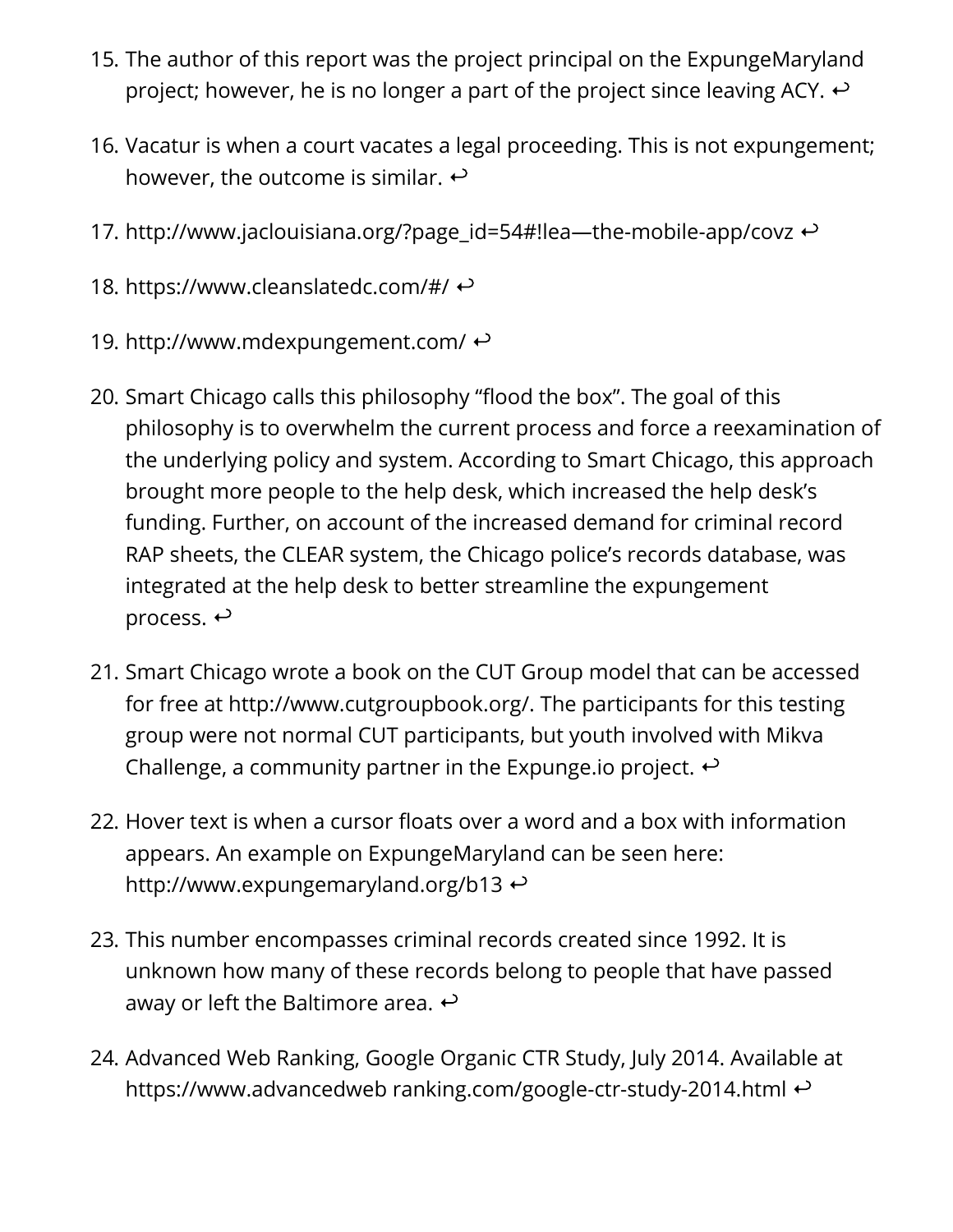- 25. Jason Tashea, Cleaning Records by the Thousands, *American Bar Association Journal*, September 1, 2015. Available at http://www.abajournal.com/magazine/article/meet our 2015 legal rebels/  $\leftrightarrow$
- 26. In Maryland, each expungeable case is petitioned individually. The law does not allow for a person to expunge multiple cases on their record in a single petition.  $\leftrightarrow$
- 27. A larger caveat about analytics generally is that they only track what is on the site, it cannot inform you of the gaps your site has or the frustration experienced by the user trying to access the tool.  $\leftrightarrow$
- 28. Amanda Haggard, Class Action Motion Could Expunge 350,000 Charges for 128,000 Nashville Residents, *Nashville Scene*, Sept. 16, 2015. Available at http://www.nashvillescene.com/pitw/archives/ 2015/09/16/class-actionmotion-could-expunge-350000-charges-for-128000-nashville-residents
- 29. David Segal, Mugged by a Mug Shot Online, the *New York Times*, Oct. 5, 2013. Available at http://www.nytimes.com/2013/10/06/business/mugged-by-amug-shot-online.html?pagewanted=all&\_r=2&
- 30. Jason Tashea, Police Should Weaponize the DMCA, *Medium*, December 11, 2016. Available at https://medium.com/@jtashea/police-should-weaponizethe-dmca-bcdd672b0904#.p01x99fb2.  $\leftrightarrow$

#### f ã Ŭ

(https**(//ftp:s(//ttpk(/lsttpr//sh/inkte.ph/n/p//xbe.t/S/m**a/shArti/dlerR? u=htt**p://simalab.http///ksimil/dsis/dy/pesrg/ness/e/**ges/rgsqmagt/r&tinle&Aame=A good good good name name name is hard hard hard to clear: clear: clear: a national national national reportreport of digita**d**igital expun**gement** ment applicapiplica phits and the proportion of the sources of  $\epsilon$  applications applications applications and  $\epsilon$ is to a of is to a of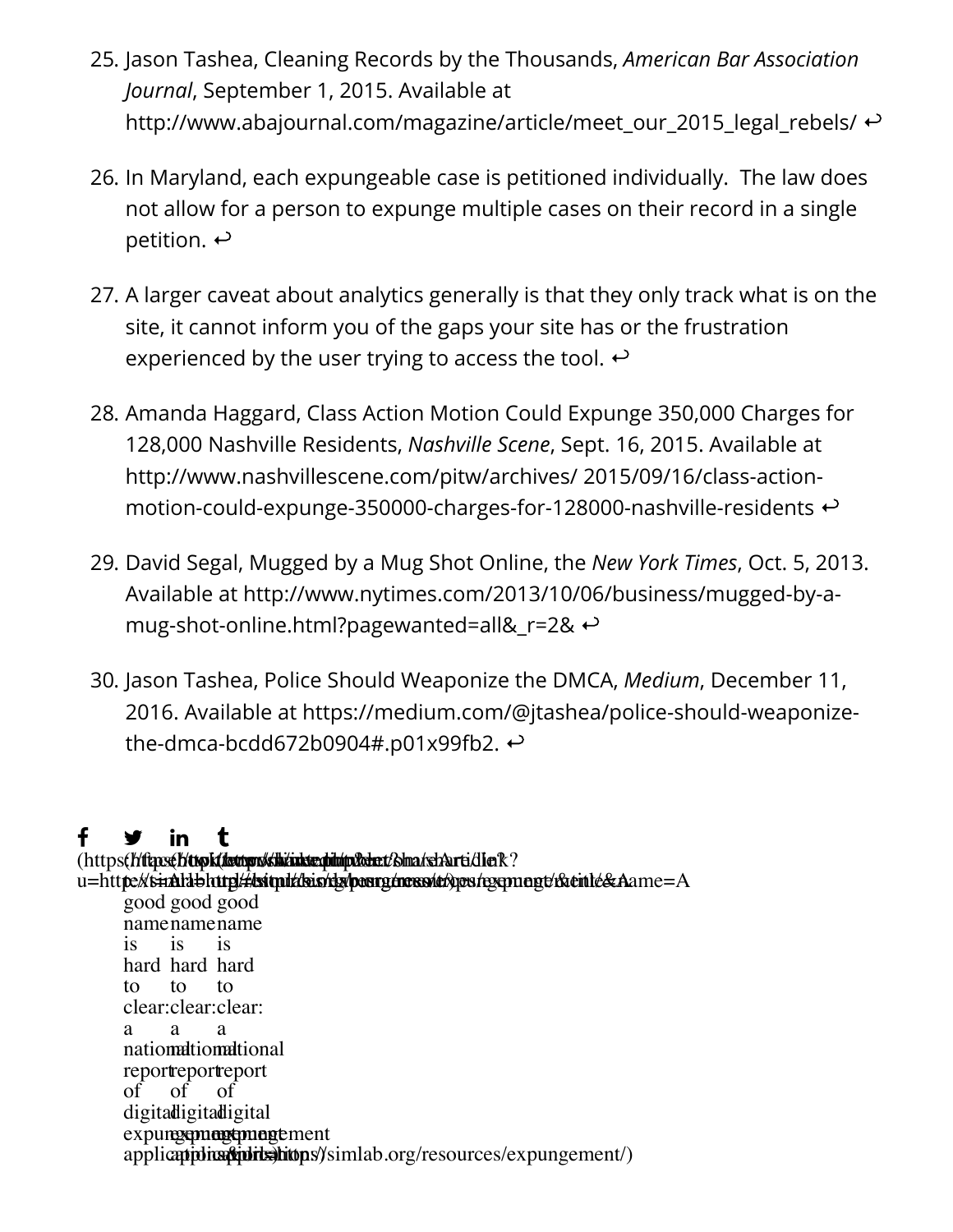#### **1 Comment Social Impact Lab <sup>1</sup> Login**

| ∟oaın |  |
|-------|--|
|       |  |

| $\heartsuit$ Recommend | [2 Share            |                          | Sort by Best - |
|------------------------|---------------------|--------------------------|----------------|
|                        | Join the discussion |                          |                |
| <b>LOG IN WITH</b>     |                     | OR SIGN UP WITH DISQUS ? |                |
|                        |                     | Name                     |                |



#### **Claudia Colindres Johnson** • 3 months ago

Other states are using online forms to triage and or to help with petitions with staff or pro bono projects through #lawhelpinteractive. The forms are used in clinics or partnerships and if for the public available on state information referral websites. https://www.connectingjusti...

 $\sim$   $\sim$   $\cdot$  Reply  $\cdot$  Share  $\sim$ 

**ALSO ON SOCIAL IMPACT LAB**

#### **Credit and Fraud: How One M-PESA User Weighs Risk on Kenya's Largest Mobile**

1 comment • 4 years ago

**Dominic Mutai** — Wonderful article, good understanding of the issue.

#### **Sign up for our upcoming course on using mobile for CSOs**

1 comment • 4 years ago

**Baranaye Diana Marcus** — I look forward to participating in this course and futUre courses in ICT for development if any. Big thank you to the

#### **How balancing my non-profit and my new baby might actually benefit both**

3 comments • a year ago

**Laura Walker McDonald** — Thanks Martha!

#### **Building appointment reminders and client surveys for legal aid.**

1 comment • a year ago

**Briane' Knight** — Hi!It would be great if you could include screenshots!

# **(/)** SIM**Lab**

(/**fs**ed(k**g))s(//witter.html/ab/attime/aftine/aft**ime/ab/attim/thes/colatp/2ny/socialfref=nimmpact-

Header photo credit: Jonathan Kalan